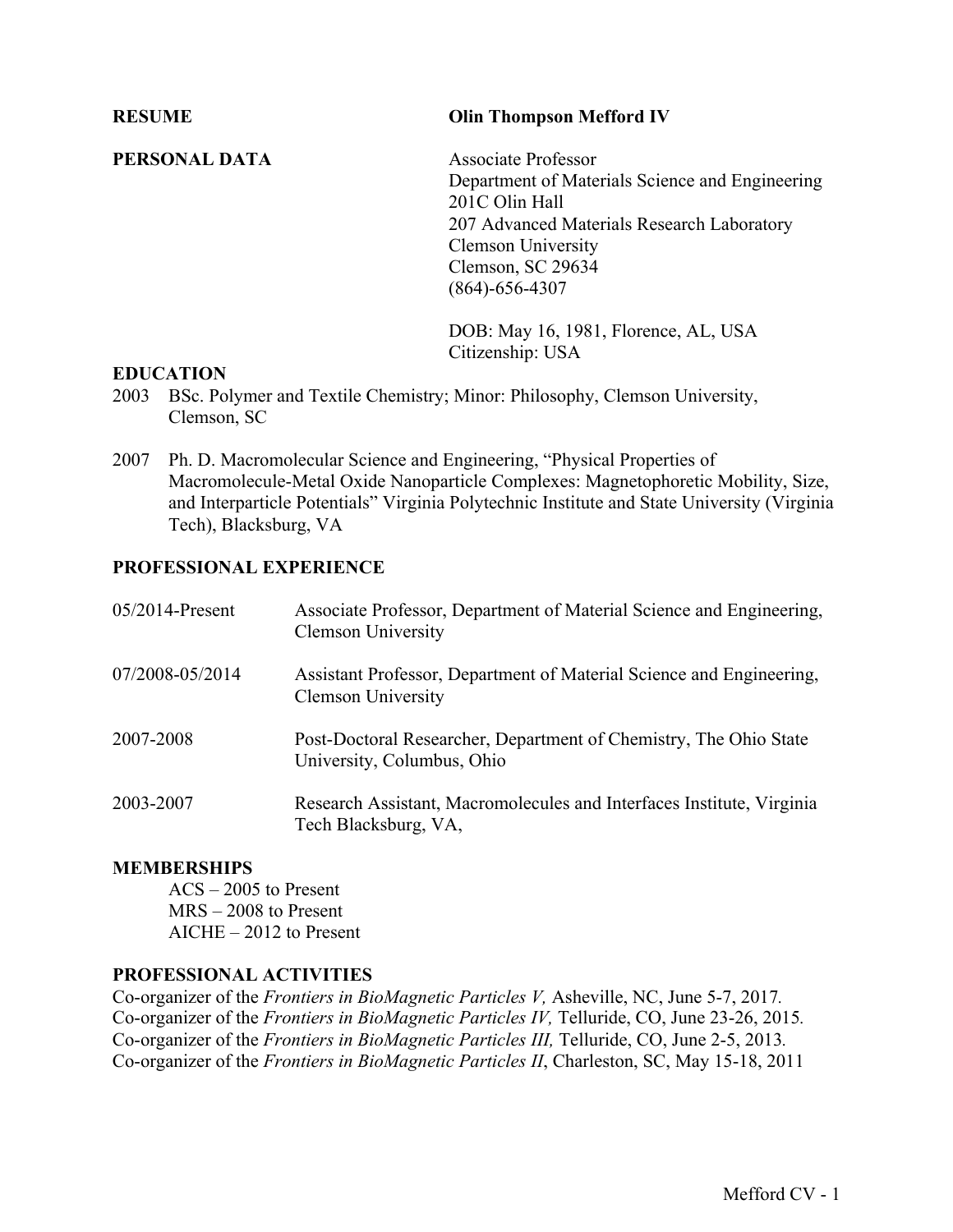Co-organizer on the symposium on *Bioactive Polymers and Polymer Surfaces*, Fall 2010 National meeting of the American Chemical Society, Boston, MA, August 22-26, 2010 Co-organizer of the *Frontiers in the characterization and control of magnetic carriers,* Clemson University, Clemson, SC, April 26-28, 2009. Guest editor for MRS Bulletin Guest editor for International Journal of Molecular Science

### **PUBLICATIONS:**

Refereed Journal Publications

- 1. Kathleen Davis, Michael Vidmar, Airat Khasanov, Brian Cole, Melanie Ghelardini, Justin Mayer, Christopher Kitchens, Amar Nath, Brian A Powell, O Thompson Mefford, The Effect of Post-Synthesis Aging on the Ligand Exchange Activity of Iron Oxide Nanoparticles, Journal of colloid and interface science, **2018,** 511, 374-382*.*
- 2. Siyam M Ansar, Benjamin Fellows, Patrick Mispireta, O Thompson Mefford, Christopher L Kitchens, pH Triggered Recovery and Reuse of Thiolated Poly(acrylic acid) Functionalized Gold Nanoparticles with Applications in Colloidal Catalysis, *Langmuir,* **2017,** 33 (31) 7642-7648.
- 3. Hongyu Chen, Fenglin Wang, Thomas Lee Moore, Bin Qi, Dino Sulejmanovic, Shiou-Jyh Hwu, Olin Thompson Mefford, Frank Alexis, Jeffrey N Anker, Bright X-ray and up-conversion nanophosphors annealed using encapsulated sintering agents for bioimaging applications, *Journal of materials chemistry. B*, **2017**, 5, 27, 5412-5424
- 4. Yash S Raval, Benjamin D Fellows, Jamie Murbach, Yves Cordeau, Olin Thompson Mefford, Tzuen-Rong J Tzeng, Multianchored Glycoconjugate-Functionalized Magnetic Nanoparticles: A Tool for Selective Killing of Targeted Bacteria via Alternating Magnetic Fields, *Advanced Functional Materials,* **2017,**  27, 26, 1701473.
- 5. Kathleen Davis, Brian Cole, Melanie Ghelardini, Brian A. Powell, and O. Thompson Mefford, Quantitative Measurement of Ligand Exchange with Small-Molecule Ligands on Iron Oxide Nanoparticles via Radioanalytical Techniques, *Langmuir*, **2016**, *32* (51), pp 13716–13727
- 6. Pauline Amaral; Erin Partlan; Mengfei Li; Flavio Lapolli; O. Thompson Mefford; Tanju Karanfil; David A Ladner Superfine powdered activated carbon (S-PAC) coatings on microfiltration membranes: Effects of milling time on contaminant removal and flux *Water Research*, **2016**, 100, 429-438*.*
- 7. Siyam M. Ansar, Fiaz S. Mohammed, Gregory von White, II, Maeve Budi, Kristin Conrad Powell, O. Thompson Mefford, and Christopher L. Kitchens,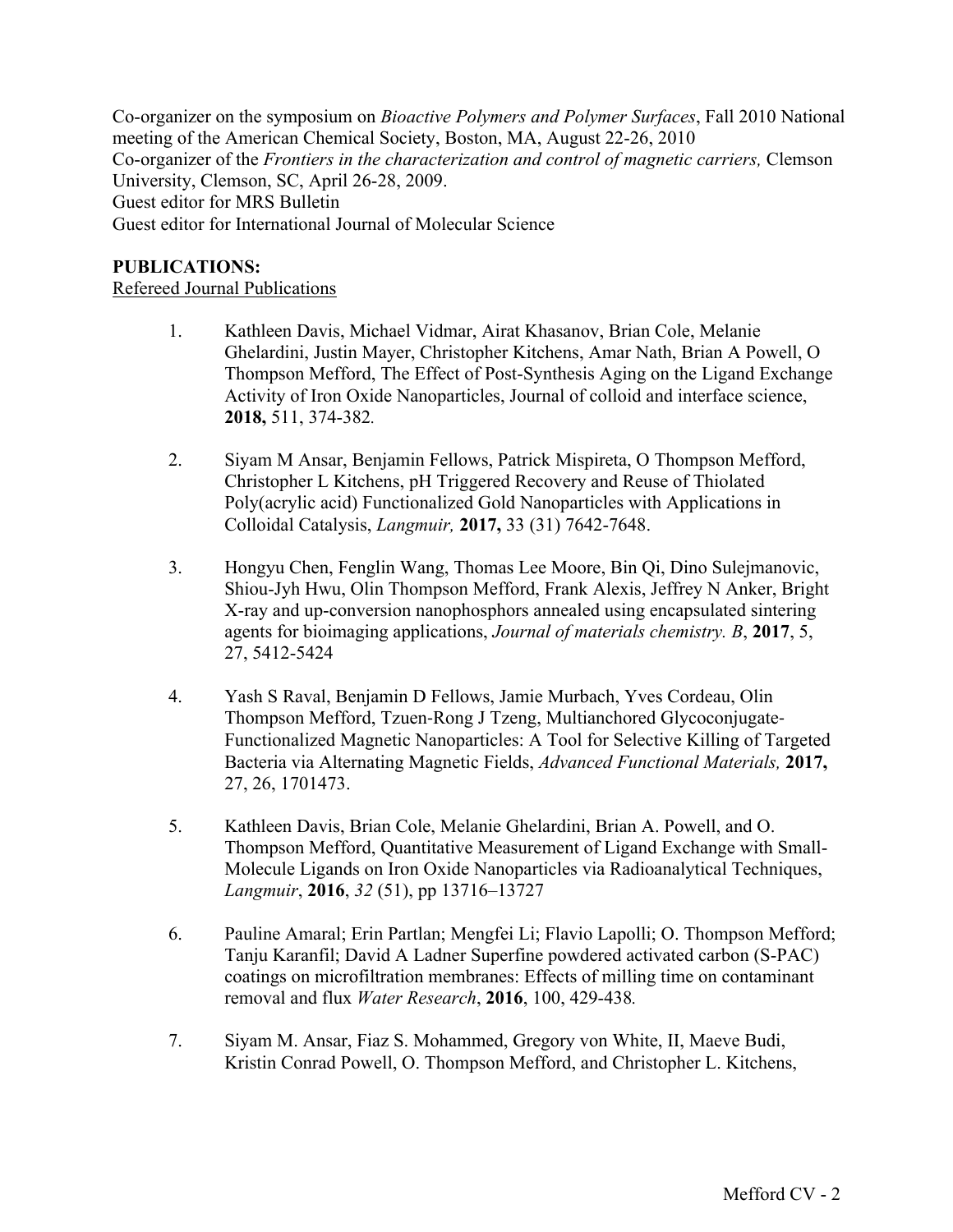Effect of Postsynthesis Purifications on Gold and Silver Nanoparticle Ligand Coverage, *Journal of Physcial Chemistry C,* **2016,** 120 (12), 6842-6850*.*

- 8. Longfei Ye, Tanner, Pearson, Yves Cordeau, O. Thompson Mefford, Thomas M. Crawford Triggered self-assembly of magnetic nanoparticles, *Scientific Reports,*  **2016,** 6, 23145
- 9. Longfei Ye, Tanner Pearson, Cory Dolbashian, Philip Pstrak, AR Mohtasebzadeh, Ben Fellows, O Thompson Mefford, Thomas M Crawford, *Advanced Functional Materials,* **2016** 26, 3983*.*
- 10. William Glasgow, Ben Fellows, Bin Qi, Taghi Darroudi, Christopher Kitchens, Longfei Ye, Thomas M Crawford, O Thompson Mefford, Continuous synthesis of iron oxide (Fe3O4) nanoparticles via thermal decomposition, *Particuology,* **2016***,*  26, 47*.*
- 11. Erin Partlan, Kathleen Davis, Yiran Ren, Onur Guven Apul, O Thompson Mefford, Tanju Karanfil, David A Ladner, Effect of bead milling on chemical and physical characteristics of activated carbons pulverized to superfine sizes, *Water Research,* **2016,** 89, 161-170.
- 12. Bokharaei, Mehrdad; Schneider, Thomas; Dutz, Silvio; Stone, Roland; Mefford, O. Thompson; Hafeli, Urs, Production of Monodispersed Magnetic Polymeric Microspheres in a Microfluidic Chip and 3D Simulation, *Microfluidics and Nanofluidics,* **2016,** 20 (1), 1-14.
- 13. R.C. Stone, B.D. Fellows, B. Qi, D. Trebatowski, B. Jenkins, Y. Raval, T.R. Tzeng, T.F. Bruce, T. Mcnealy, M.J. Austin, T.C. Monson, D.L. Huber, O.T. Mefford, Highly Stable Multi-Anchored Magnetic Nanoparticles for Optical Imaging within Biofilms, *Journal of Colloid and Interface Science*, **2015,** 459, 175-182.
- 14. Yash Raval, Roland Stone, Benjamin Fellows, Bin Qi, Gouhui Huang, O. Thompson Mefford, and Tzuen-Rong J Tzeng, Synthesis and application of glycoconjugate-functionalized magnetic nanoparticles as potent anti-adhesion agents for reducing enterotoxigenic Escherichia coli infections. *Nanoscale* **7,** 8326–8331 (2015).
- 15. Lindsey Sanders, Roland Stone, C. Kenneth Webb, O. Thompson Mefford, and Jiro Nagatomi, Mechanical Characterization of a Bi-functional Tetronic Hydrogel Adhesive for Soft Tissues, *Journal of Biomedical Materials Research: Part A,* **2015,** 103 (3) 861-868*. (\*Society for Biomaterials Student Award Winner in the Graduate Degree Category, 2015 Annual Meeting and Exposition, Charlotte, NC, April 15–18, 2015\*)*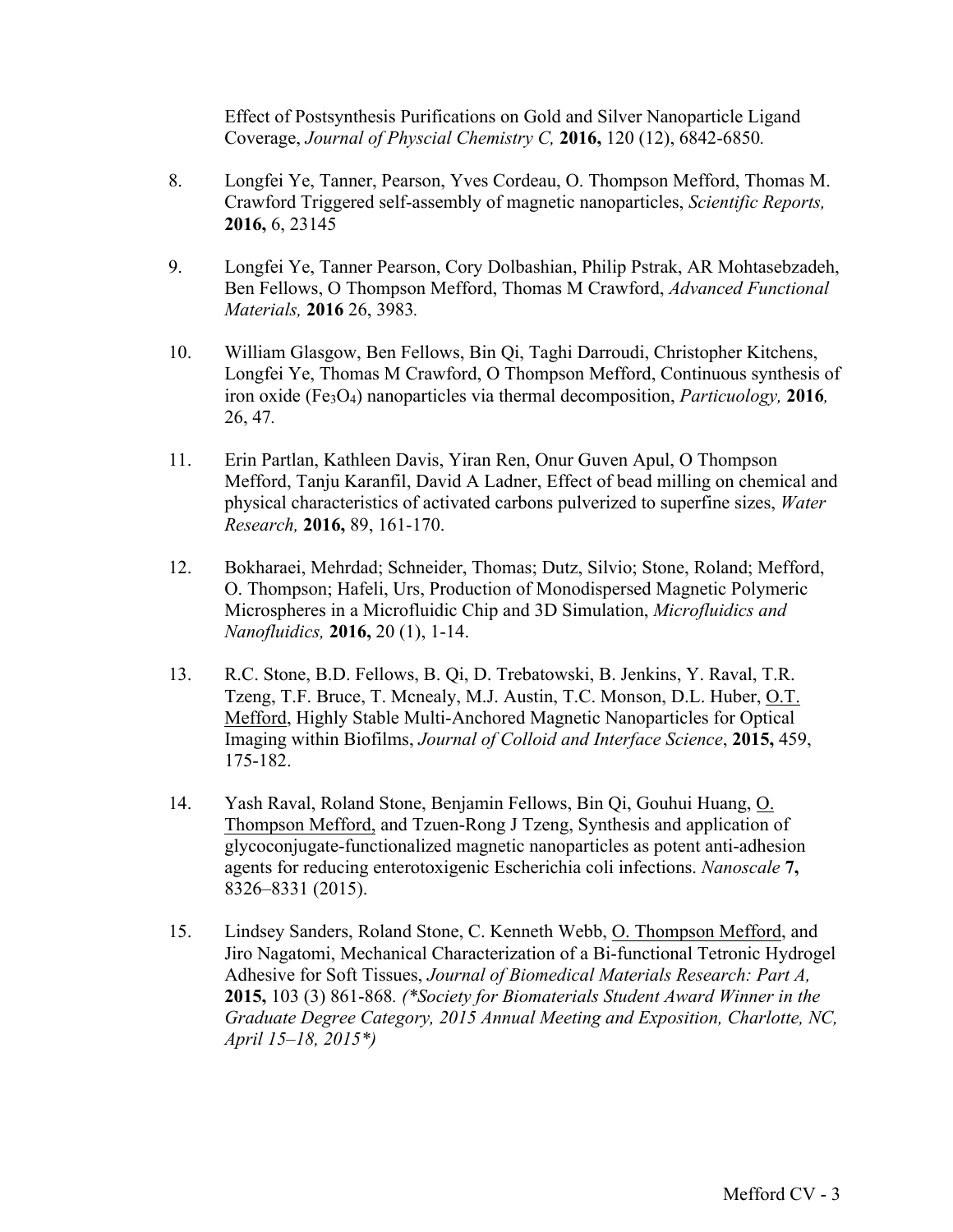- 16. Kathleen Marie Davis, Bin Qi, Michael Witmer, Christopher L Kitchens, Brian A Powell, O Thompson Mefford, Quantitative measurement of ligand exchange on iron oxide nanoparticles via radiolabeled oleic acid, *Langmuir,* **2014,** 30 (36), 10918-10925*.*
- 17. Roland Stone, Bin Qi, David Trebatoski, Ragini Jetty, Iurii Bandera, Stephen Foulger, and Olin Thompson Mefford, A Versatile Stable Platform for Multifunctional Applications: Synthesis of NitroDOPA-PEO-Alkyne Scaffolding for Iron Oxide Nanoparticles, *Journal of Materials Chemistry B,* 2 (2014) 4789
- 18. Steven L Saville, Bin Qi, Jonathon Baker, Roland Stone, Robert E Camley, Karen L Livesey, Longfei Ye, Thomas M Crawford, and O Thompson Mefford, The formation of linear aggregates in magnetic hyperthermia: Implications on specific absorption rate and magnetic anisotropy, *Journal of Colloid and Interfacial Science*, **2014,** 424, 141-151.
- 19. Hongyu Chen, Bin Qi, Thomas Moore, Fenglin Wang, Daniel C. Colvin, Duminda Sanjeewa, John C. Gore, Shiou-Jyh Hwu, O. Thompson Mefford, Frank Alexis, and Jeffrey N. Anker Multifunctional yolk-in-shell nanoparticles for pHtriggered drug release and imaging, *Small.* **2014,** 10 (1), 160-168.
- 20. Hongyu Chen, Dino Sulejmanovic, Thomas Moore, Daniel C. Colvin, Bin Qi, O. Thompson Mefford, John C. Gore, Frank Alexis, Shiou-Jyh Hwu, and Jeffrey N. Anker, Iron-Loaded Magnetic Nanocapsules for pH-Triggered Drug Release and MRI Imaging, *Chemistry of Materials,* **2014,** 26 (6), 2105-2112*.*
- 21. Ye, L., Qi, B., Pearson, T., Cordeau, Y., Mefford, O. T., & Crawford, T. M. Real time monitoring of superparamagnetic nanoparticle self-assembly on surfaces of magnetic recording media. *Journal of Applied Physics*, **2014,** 115 (17), 17B513.
- 22. H. P. Emerson, A. E. Hart, Baldwin J. A., T. C. Waterhouse, C. L. Kitchens, O. T. Mefford, and B. A Powell. Characterization of physical transformations of iron oxide and silver nanoparticles from an intermediate scale field transport study. *Journal of Nanoparticle Research,* **2014,** 16, 2258.
- 23. Néstor G. González-Pereyra , William Glasgow, Alexander Parenzan, Julia L. Sharp, and O. Thompson Mefford, Investigation of the Etching of Silicon under Subcritical Water Conditions, *Industrial and Engineering Chemistry Research,*  **2014,** 53 (1), 173.
- 24. Raftery, T. D., Kerscher, P., Hart, A. E. Saville, S. L., Qi, B., Kitchens, C. L., Mefford, O. T., Mcnealy, T. L., Discrete nanoparticles induce loss of *Legionella pneumophila* biofilms from surfaces. *Nanotoxicology*. **2014,** 8(5), 477-484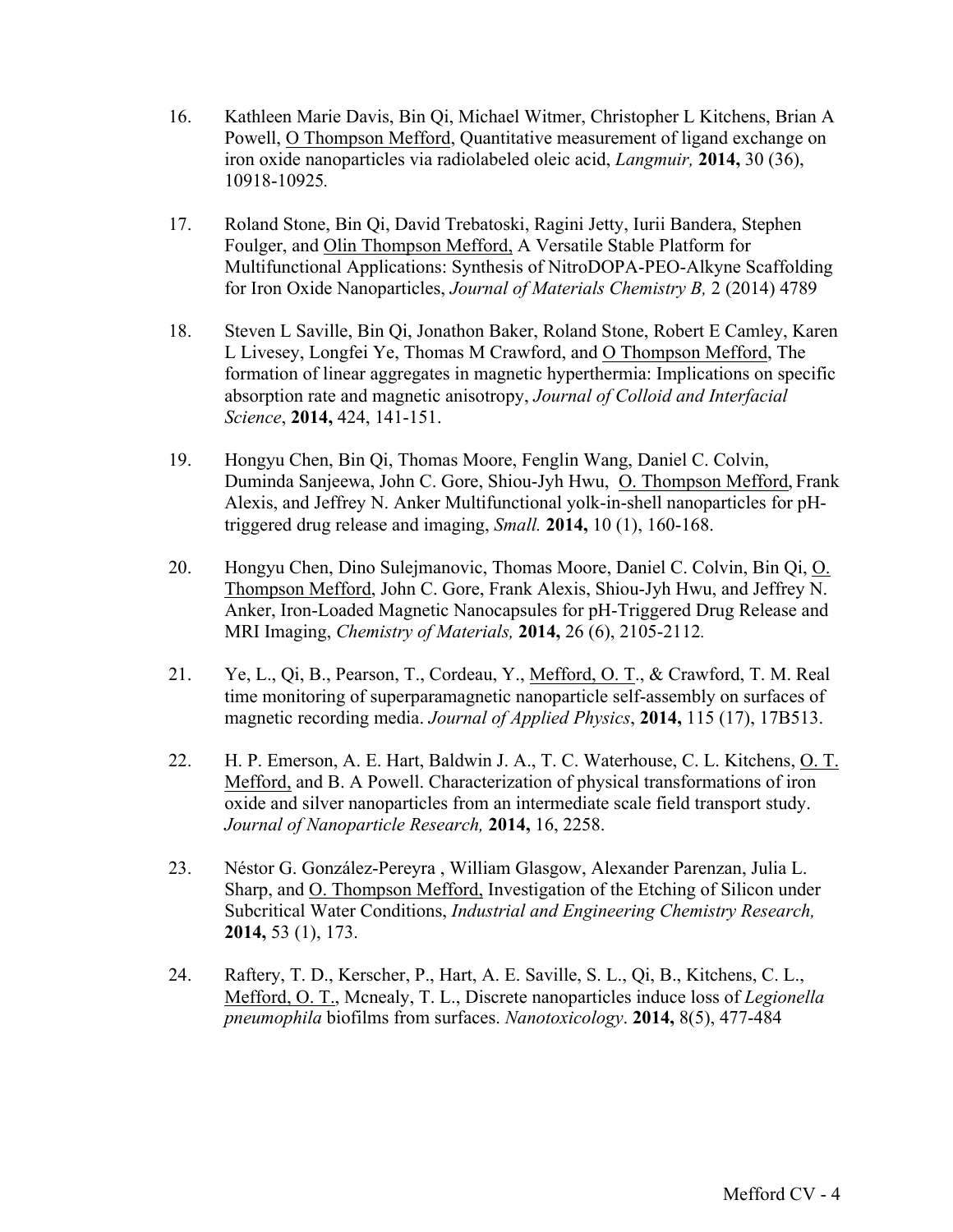- 25. Sara A. Majetich, Tianlong Wen, and O. Thompson Mefford, Magnetic Nanoparticles (Guest Editors Introduction Article), *MRS Bulletin,* **2013,** 38, pp 899-903. doi:10.1557/mrs.2013.230.
- 26. Hongyu Chen, Bin Qi, Daniel C Colvin, Thomas Moore, Frank Alexis, John C Gore, Thomas M. Crawford, O Thompson Mefford, and Jeffrey N Anker Synthesis of brightly luminescent magnetic up-conversion nanophosphors for deep tissue and dual MRI imaging, *Small.* **2013,** 10(1), 160-168.
- 27. Stone, R., Hipp, S., Barden, J., Brown, P. J., Mefford, O. T., Highly Scalable Nanoparticle-Polymer Composite Fiber via Wet Spinning, *Journal of Applied Polymer Science.* **2013,** 130 (3), 1975-1980.
- 28. Qi, B., Ye, L., Stone, R., Dennis, C., Crawford, T., Mefford, O.T., Influence of ligand-precursor molar ratio on the size evolution of modifiable iron oxide nanoparticles, *Journal of Physical Chemistry: C. 2013,* 117 (10), 5429-5435
- 29. Hongyu Chen, Daniel C Colvin, Bin Qi, Thomas Moore, Jian He, O Thompson Mefford, Frank Alexis, John C Gore, and Jeffrey N Anker, Monitoring pHtriggered drug release from radioluminescent nanocapsules with X-ray excited optical luminescence. *ACS Nano,* **2013,** 7 (2), 1179-1187.
- 30. Saville, S., Woodward, R. C., House, M. J., Tokarev, A., Hammers, J., Qi, B., St. Pierre, T. G., Mefford, O. T., The effect of magnetically induced linear aggreagates on proton transverse relaxation rates of aqueous suspensions of polymer coated nanoparticles. *Nanoscale, 2013, 5 (5), 2152 - 2163*
- 31. L. Ye, B. Terry, O. T. Mefford, C. Rinaldi, and T. M. Crawford, All-nanoparticle concave diffraction gratings fabricated by self-assembly onto magneticallyrecorded templates, *Optics Express. 2013,* 21 (1), 1066-1075.
- 32. Saville, S. L, Stone, R. C., Qi, B., Mefford, O. T., Investigation of the Stability of Catechol Based Ligands in Phosphate Buffered Saline, *Journal of Materials Chemistry,* **2012,** 22, 24909.
- 33. Hongyu Chen, Daniel C Colvin, Bin Qi, Thomas Moore, Jian He, O Thompson Mefford, Frank Alexis, John C Gore, and Jeffrey N Anker, Magnetic and optical properties of multifunctional core–shell radioluminescence nanoparticles. *Journal of Materials Chemistry,* **2012**, 22, 12802.
- 34. Stone, R.; Willi, T.; Roseri, Y.; Mefford, O. T.; Alexis, F.; Targeted Magnetic Hyperthermia. *Targeted Delivery* **2011,** *2(6): 815-838.*
- 35. Ahrentorp, F.; Astalan, A. P.; Jonasson, C.; Blomgren, J.; Qi, B.; Mefford, O. T.; Yan, M.; Coutois, J.; Berret, J. F.; Fresnais, J.; Sandre, O.; Dutz, S.; Müller, R.; Johansson, C., Sensitive High Frequency AC Susceptometry in Magnetic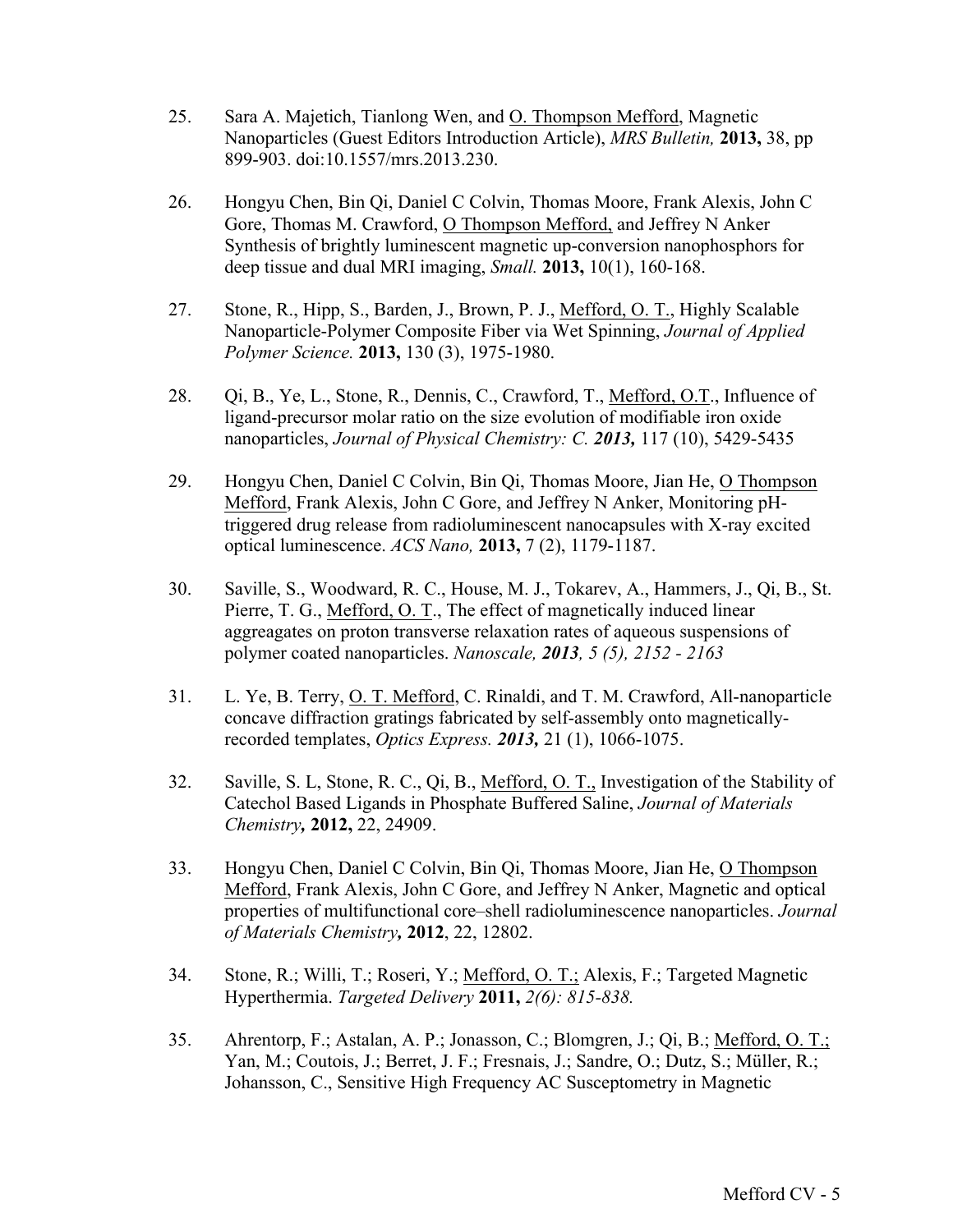Nanoparticle Applications. *American Institute of Physics: Conference proceedings: 8th International Conference on Scientific and Clinical Applications of Magnetic Carriers* **2010,** *1311,* 213-223

- 36. Miles, W. C.; Goff, J. D.; Huffstetler, P. P.; Mefford, O. T.; Riffle, J. S.; Davis, R. M., The Design of Well-Defined PDMS-Magnetite Complexes. *Polymer* **2010,** *51*, 482-491.
- 37. Mefford, O. T.; Saville, S.; Qi, B., Controlled surface functionalization of ironoxide nanoparticles for field responsive biomedical applications. *PMSE Preprints*  **2009,** *101*, 1569.
- 38. Mefford, O. T.; Vadala, M. L.; Carroll, M. R. J.; Mejia-Ariza, R.; Caba, B. L.; St. Pierre, T. G.; Woodward, R. C.; Davis, R. M.; Riffle, J. S., Stability of Polydimethylsiloxane-Magnetite Nanoparticles Against Flocculation: Interparticle Interactions of Polydisperse Materials. *Langmuir* **2008,** 24(9), 5060-5069.
- 39. Mefford, O. T.; Carroll, M. R. J.; Vadala, M. L.; Goff, J. D.; Mejia-Ariza, R.; Saunders, M.; Woodward, R. C.; St. Pierre, T. G.; Davis, R. M.; Riffle, J. S., Size Analysis of PDMS-Magnetite Nanoparticles Complexes: Experiment and Theory. *Chemistry of Materials* **2008***,* 20, 2184-2191.
- 40. Mefford, O. T.; Woodward, R. C.; Goff, J. D.; Vadala, T. P.; St. Pierre, T. G.; Dailey, J. P.; Riffle, J. S., Field Induced Motion of Ferrofluids through Immiscible Viscous Media: Testbed for Restorative Treatment of Retinal Detachment. *Journal of Magnetism and Magnetic Materials* **2007,** 311, 347-353.
- 41. Zhang, Q.; Thompson, M. S.; Carmichael, A. Y.; Caba, B. L.; Zalic, M. A.; Lin, Y. N.; Mefford, O. T.; Davis, R. M.; Riffle, J. S., Experiments and Theory of Aqueous Dispersions of Magnetite Nanoparticles Complexed with Copolyether Dispersants. *Langmuir* **2007,** 23, 6927-6936.
- 42. Sarles, S. A.; Bullion, T.; Mefford, O. T.; Riffle, J. S.; Leo, D.; Brink, A. B.; Brink, M. H., Carbon Fiber Reinforced Rigidizable Space Structures. *Material and Devices for Smart Systems II* **2006,** 888, 55-60.

### Conference Proceeding (Reviewed on Entire Paper)

1. Ahrentorp, F.; Astalan, A. P.; Jonasson, C.; Blomgren, J.; Qi, B.; Mefford, O. T.; Yan, M.; Coutois, J.; Berret, J. F.; Fresnais, J.; Sandre, O.; Dutz, S.; Müller, R.; Johansson, C., Senstitive High Frequeny AC Susceptometry in Magnetic Nanoparticle Applications. *American Institute of Physics: Conference proceedings: 8th International Conference on Scientific and Clinical Applications of Magnetic Carriers* **2010,** *1311,* 213-223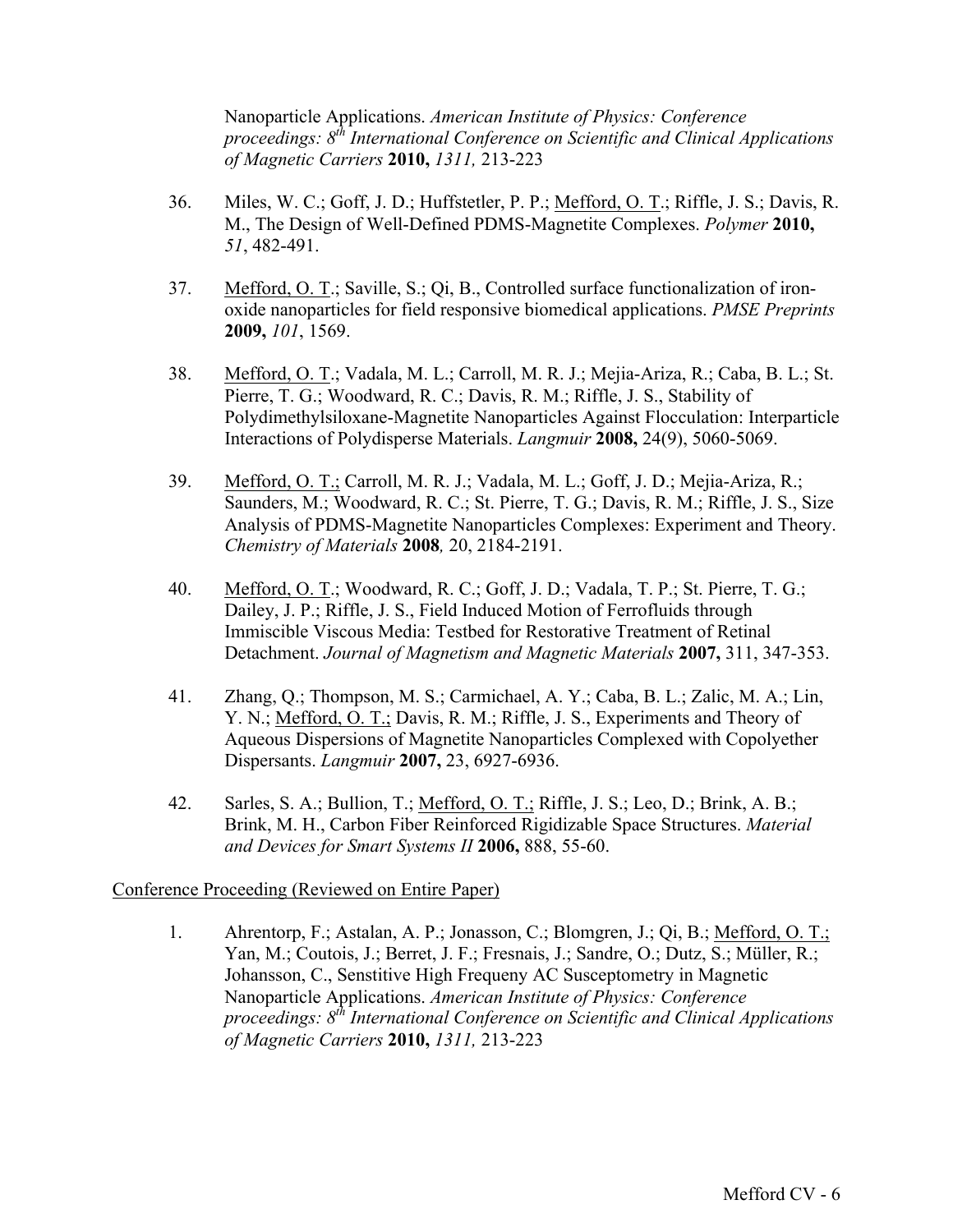- 2. Alvarez, E.; DesJardins, J.; Saville, S.; Mefford, O. T. In *The Use of Conference Preparatory Principles and Practices (Writing and Presentation Skills) To Teach Interdisciplinary Laboratory Courses*, 2010 Annual Conference and Exposition of the American Society of Engineering Education, 2010.
- 3. Mefford, O. T.; Saville, S. L.; Qi, B., Controlled Surface Functionalization of Iron-Oxide Nanoparticles for Field Responsive Biomedical Applications, *PMSE division ACS Fall Meeting,* Washington, DC, August 2009

### Conference Proceedings (Unreviewed) based on abstract only

- 1. Saville, S.; Qi, B.; Woodward, R.; St. Pierre, T; Mefford, O. T., Reversible relaxation mechanisms of polymer stabilized MRI contrast agents, *Frontiers in BioMagnetic Particles II, Charleston, SC May 15-19, 2011*
- 2. Mefford, O. T., Surface Functionalization of Iron-Oxide Nanoparticles, *Frontiers in the Characterization and Control of Magnetic Carriers,* Clemson, SC, April 2009
- 3. Mefford, O. T.; Woodward, R. C.; Goff, J. D.; Vadala, T. P.; St. Pierre, T. G.; Dailey, J. P.; Riffle, J. S., Magnetohydrodynamics of Ferrofluids, *Scientific and Clinical Applications of Magnetic Carriers,* Krems Austria, May 2006

# **PRESENTATIONS (Posters)**

- 1. Ghobrial, Nardine, Fellows, Benjamin, Mefford, O. Thompson, Dean, Delphine "Assessing Uptake of Magnetite Nanoparticles by Fibroblasts Using TEM" Annual meeting of the Biomedical Engineering Society in Minneapolis, MN, P-Sat-517, Oct. 2016
- 2. Alejos MF, Webb K, Mefford OT and Nagatomi J (2016). Controlling thermal gelation properties of novel Tetronic hydrogel-based tissue adhesive. Front. Bioeng. Biotechnol. Conference Abstract: 10th World Biomaterials Congress. Montréal, Canada, 17 May - 22 May, 2016
- 3. Elliott Mappus, Benjamin Fellows, O. Thompson Mefford, Delphine Dean, "Magnetic Nanoparticles in the Prevention of Neointimal Hyperplasia" MES 2015 Annual Meeting, scheduled for October 7-10, 2015 in Tampa, Florida
- 4. Jamie Murbach, Ben Fellows, Modi Wetzler, and O. Thompson Mefford, "Seeking alternative polymer coatings and functionality for magnetic nanoparticles" Frontiers in Biomagnetic Particles, Telluride, CO June 23-25, 2015.
- 5. Sarah Howell, Bradley Burden, Morgan Cantley, Ian DeMass and O. Thompson Mefford, "Purification and Quantification of Magnetite Nanoparticles for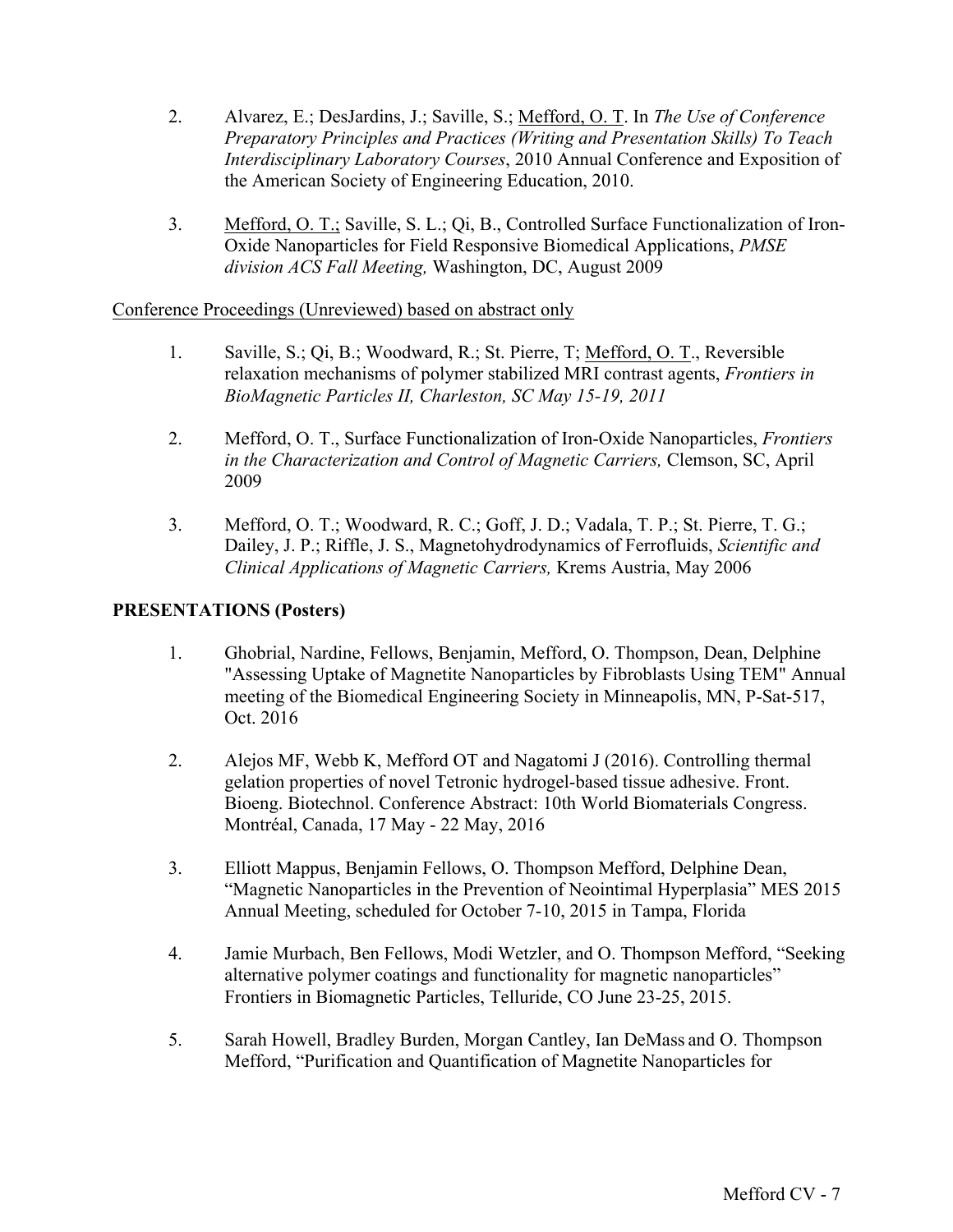Biological Applications" Frontiers in Biomagnetic Particles, Telluride, CO June 23-25, 2015.

- 6. Matthew Bell, Tanner Pearson, Cameron Frazier, Ben Fellows, Bin Qi, Longfei Ye, Thomas M. Crawford, O. Thompson Mefford, "The Formation and Isolation of Nanostructures through Directed Magnetic Assembly of Nanoparticle Patterns using Disk Drive Recording Media" Frontiers in Biomagnetic Particles, Telluride, CO June 23-25, 2015.
- 7. Yash Raval, Benjamin Fellows, Roland Stone, O. Thompson Mefford, Tzuen-Rong J. Tzeng, "Magnetic Hyperthermia Induced Inactivation of Enterotoxigenic *Escherichia coli* in Presence of Multi-Functional Glycoconjugate-Functionalized Magnetic Nanoparticles" Frontiers in Biomagnetic Particles, Telluride, CO June 23-25, 2015.
- 8. Yash Raval, Benjamin Fellows, Roland Stone, O. Thompson Mefford, Tzuen-Rong J. Tzeng, "Magnetic Hyperthermia Induced Inactivation of Enterotoxigenic *Escherichia coli* in Presence of Multi-Functional Glycoconjugate-Functionalized Magnetic Nanoparticles" American Society for Microbiology 2015, New Orleans, LA, May 30-June 2, 2015.
- 9. Yash Raval, Roland Stone, Benjamin Fellows, Bin Qi, Guohui Huang, O. Thompson Mefford, Tzuen-Rong J. Tzeng, "Interaction of Enterotoxigenic *Escherichia coli* with Porcine Intestinal Epithelial Cells in the Presence of Bio-Functionalized Iron-Oxide Nanoparticles" International Conference on Frontiers in Nano Science Technology and Applications, Prashantinilayam, AP, India, December 20-22, 2014 (\*Best Poster Presentation Award" - Life Sciences Category\*)
- 10. Roland Stone, Yash Raval, Bin Qi, Terri Bruce, Tamara Mcnealy, Tzen Rong Jeremey Tzeng, O. Thompson Mefford, Synthesis of a heterbifunctional polymer platforms for "tailored" multimodal theranostic magnetic particles. 10th International Conference on the Scientific and Clinical Applications of Magnetic Carriers, Dresden, Germany June 10-14, 2014
- 11. Mehrdad Bokharaei, Silvio Dutz, Katayoun Saatchi, O. Thompson Mefford, Roland Stone, Urs O. Häfeli, Encapsulation of Hydrophilic and Lipophilic Magnetic Nanoparticles in PLA Microspheres using a Microfluidics Chip, 10th International Conference on the Scientific and Clinical Applications of Magnetic Carriers, Dresden, Germany June 10-14, 2014
- 12. Haley Hunt, Ben Fellows, Lucía Gutiérrez, M. Puerto Morles, O. Thompson Mefford, Measurement of the size effect on on the biodistribution of polymer sterically stabilized magnetic nanoparticles. 10th International Conference on the Scientific and Clinical Applications of Magnetic Carriers, Dresden, Germany June 10-14, 2014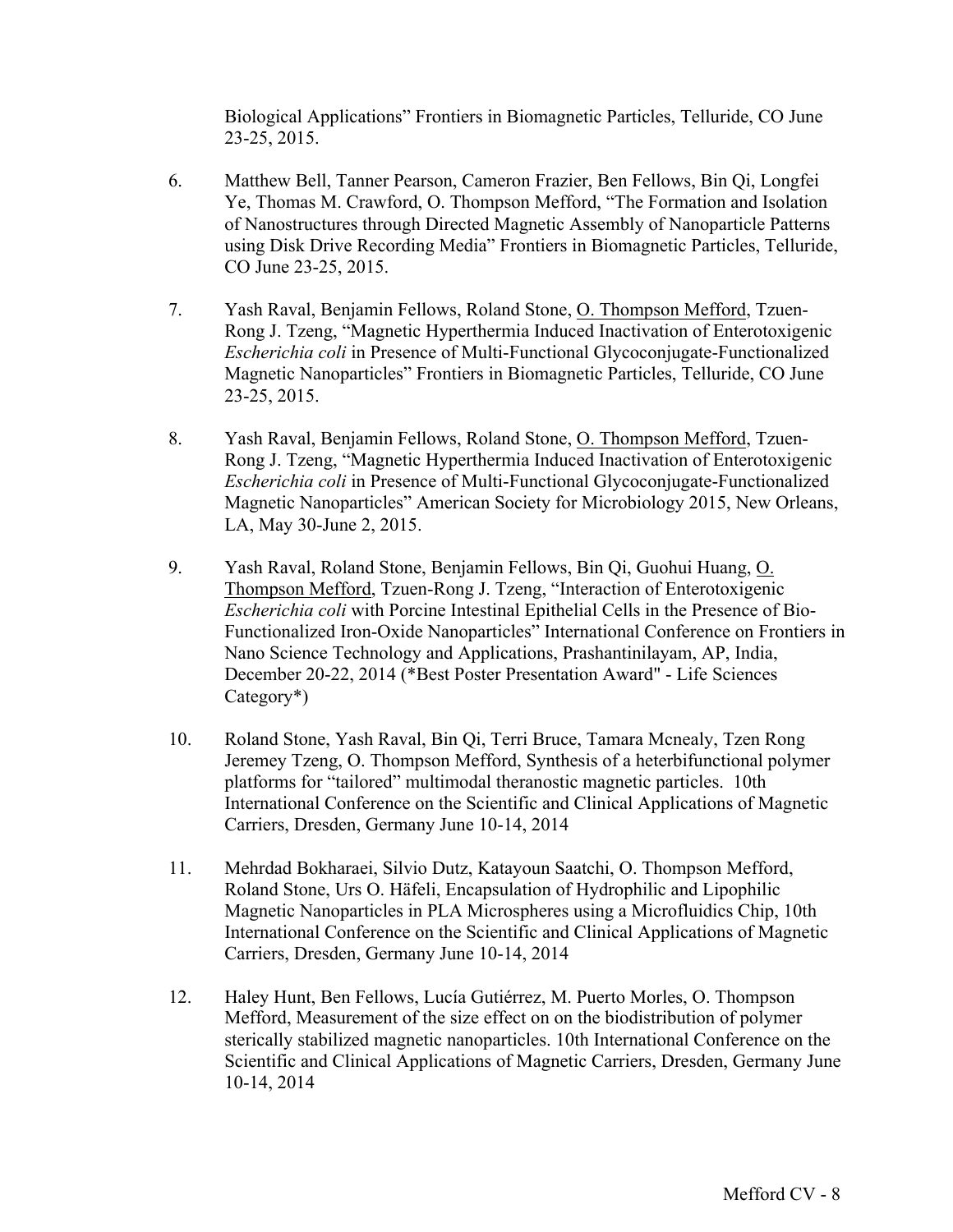- 13. Stone, R. L., Qi, B., Trebatoski, D., Mefford, O.T., Synthesis of Heterobifunctional Poly(ethylene oxide) Scaffolds for Biomedical Magnetic Nanoparticles Systems, Ceramic, Composite and Optical Materials Center, Spring 2013 Industrial Advisory Board Meeting Poster Session, Clemson University, Clemson, SC, September 18, 2013. (\*Selected as #1 poster of meeting\*)
- 14. Kathleen Davis, Bin Qi, Michael Witmer, Christopher Kitchens, Brian Powell, O. Thompson Mefford, Quantitative Measurement of Ligand Exchange via Radiolabeled  ${}^{55}Fe_3O_4$  coated with  ${}^{14}C$  oleic acid Ceramic, Composite and Optical Materials Center, Spring 2013 Industrial Advisory Board Meeting Poster Session, Clemson University, Clemson, SC, September 18, 2013. (\*Selected as #2 poster of meeting\*)
- 15. Saville, S. L., Baker, J., Cubbage, E., Qi, B., Stone, R., Ye, L., Crawford, T.M., Mefford, O.T., The importance of colloidal stability in magnetic hyperthermia. Cancer Nanotechnology, Gordon Research Conference, West Dover, VT, July 14- 19, 2013.
- 16. Y. Cordeau, B. Qi, L. Ye, T. G. Lawton, T.M. Crawford, O.T. Mefford, Directed Magnetic Assembly of Nanoparticle Patterns using Digital Recording Media, Frontiers in BioMagnetic Particles III, Telluride, CO, June 2-4, 2013.
- 17. Will Glasgow, Alan Marionneaux, Andrew Crites, Bin Qi, Jerad Wilcox, and O. T. Mefford, Continuous Synthesis Reactor for Magnetite, Frontiers in BioMagnetic Particles III, Telluride, CO, June 2-4, 2013.
- 18. Kathleen Davis, Bin Qi, Michael Witmer, Christopher Kitchens, Brian Powell, O. Thompson Mefford, Quantitative Measurement of Ligand Exchange via Radiolabeled  ${}^{55}Fe_3O_4$  coated with  ${}^{14}C$  oleic acid, Frontiers in BioMagnetic Particles III, Telluride, CO, June 2-4, 2013.
- 19. Saville, S.L., Qi, B., Stone, R., Woodward, R., House, M., St. Pierre, T., Mefford O.T., The influence of the stabilizing polymer brush on the formation of linear aggregates: implications of interparticle interactions, MRS Spring Meeting, San Francisco, CA, April 1-5, 2013.
- 20. Emerson, H.P., Hart, A., Mefford, O.T., Kitchens, C.L., and Powell, B.A. Vadose Zone Transport of Iron and Silver Nanoparticles: A Field Lysimeter Study.  $7<sup>th</sup>$ International Conference on the Environmental Effects of Nanoparticles and Nanomaterials, Banff, Alberta Canada, September 10, 2012.
- 21. Saville, S.L., Qi, B., Stone, R., Woodward, R., House, M., St. Pierre, T., Mefford O.T., The influence of the stabilizing polymer brush on the formation of linear aggregates: implications of interparticle interactions. MRS Spring Meeting, San Francisco, CA, April 1-5, 2013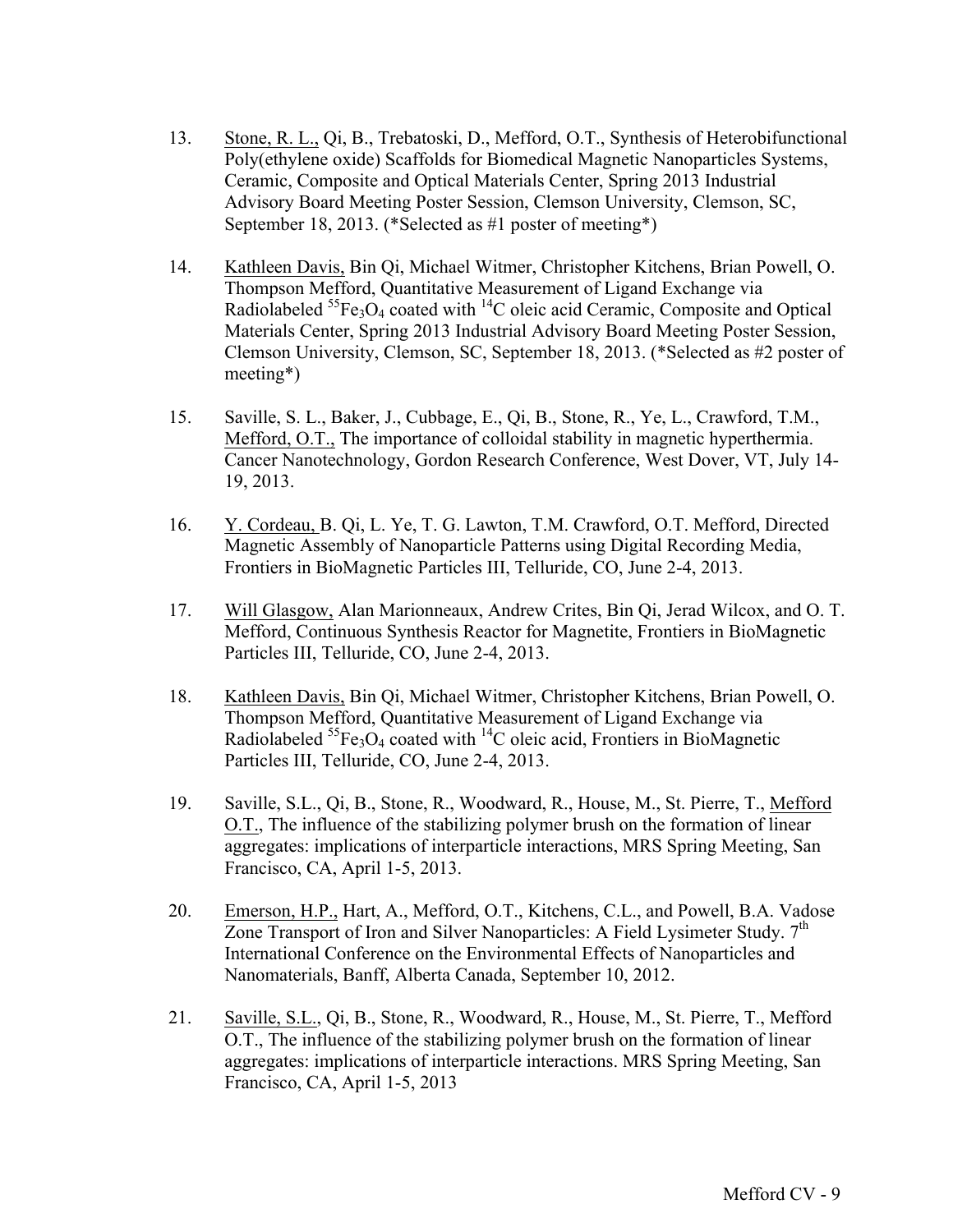- 22. Saville, S.L., Qi, B., Stone, R., Woodward, R., House, M., St. Pierre, T., Mefford O.T., The influence of the stabilizing polymer brush on the formation of linear aggregates. Spring Clemson MRS/OSA Research Symposium, Clemson, SC, March 11, 2013. (\*Selected as #1 poster of meeting\*)
- 23. Roland Stone, Bin Qi, Steven Saville, O. Thompson Mefford, Synthesis and End Group Modification of Heterobifunctional Poly(ethylene oxide) Scaffolds for Biomedical Magnetic Nanoparticle Systems. Spring Clemson MRS/OSA Research Symposium, Clemson, SC, March 11, 2013. (\*Selected as #2 poster of meeting\*)
- 24. Budi, M., Stimson, M., Saville, S., Qi, B., Mefford, O.T., Comparative Analysis of Phosphate and Nitro- DOPA Anchoring Strength on Magnetite Nanoparticles, 9<sup>th</sup> International Conference on the Scientific and Clinical Applications of Magnetic Carriers, May 22-26, 2012. (\*Selected as #1 poster of meeting\*)
- 25. Lawton, T., Marionneaux, A., Glasgow, W., Qi, B., Mefford, O. T., Magnetic Characterization and Synthesis of Magnetite Nanoclusters. 9<sup>th</sup> International Conference on the Scientific and Clinical Applications of Magnetic Carriers, May 22-26, 2012.
- 26. Mefford, O. T., Saville, S., Stone, R. Qi, B., The Stability of Poly(ethylene glycol) Stabilized Iron Oxide Nanoparticles: A study on ligand displacement under biological conditions.  $9<sup>th</sup>$  International Conference on the Scientific and Clinical Applications of Magnetic Carriers, May 22-26, 2012
- 27. Qi, B., Mefford, O. T. The Effect of Ligand Molecule Length on the Size of Synthesized Iron Oxide, 9<sup>th</sup> International Conference on the Scientific and Clinical Applications of Magnetic Carriers, May 22-26, 2012
- 28. D'Unger, D., Mefford, O. T., Evaluation of Nanoparticle Behavior as they Transitions from Natural to Engineered Systems using FRET MRS Spring Meeting, San Francisco, CA. April 9-13, 2012
- 29. Stone, R, Barden, J., Brown, P. J., Mefford, O. T., Incorporation of Magnetic Nanoparticles into Fibers by Wet Spinning, AATCC Meeting, Charleston, SC October 11-14, 2011
- 30. Size effects of polymer-nanoparticle systems in magnetic hyperthermia and MRI, Gordon Research Conference on Cancer Nanotechnology, Colby College, July 17- 22, 2011
- 31. Wadhwa, R., Qi, B., Mefford, O. T. Heating efficiency of magnetite nanoparticles exposed to AC magnetic field for Magnetic Hyperthermia, Frontiers in BioMagnetic Particles II, Charleston, SC May 15-19, 2011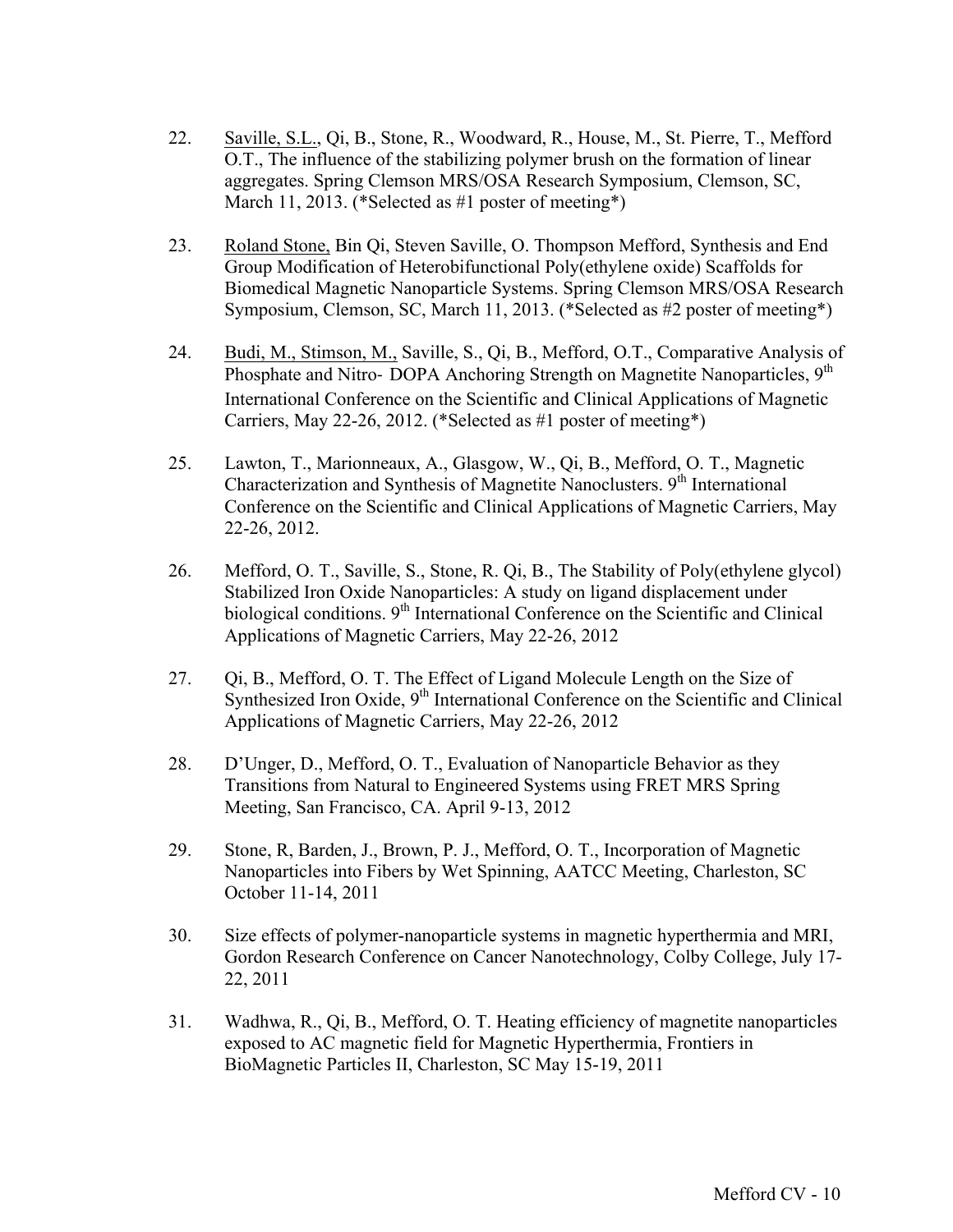- 32. Qi, B., Mefford, O. T., Kinetics Process of Synthesis of Size and Shape Tunable Magnetite Nanoparticles, Frontiers in BioMagnetic Particles II, Charleston, SC May 15-19, 2011
- 33. Stone, R, Barden, J., Brown, P. J., Mefford, O. T., Incorporation of Magnetic Nanoparticles into Fibers by Wet Spinning, Frontiers in BioMagnetic Particles II, Charleston, SC May 15-19, 2011
- 34. Mefford, O. T.; Saville, S. L.; Qi, B.; Wadhwa, R.; Size effects on magnetic nanoparticles on the heating rate in magnetic hyperthermia, *Biomedical Engineering and Science Meeting,* Austin, TX, October 2010.
- 35. Stone, R.; Saville, S. L.; Qi, B.; Mefford, O. T.; Modification of Magnetic Nanoparticle Surfaces for Biomedical Applications, *NTC/AATCC Advances in Multi-Functional Materials Symposium,* Greenville, SC, September 2010.
- 36. Mefford, O. T.; Saville, S. L.; Qi, B.; Wadhwa, R.; Size effects on magnetic nanoparticles on the heating rate in magnetic hyperthermia, *Scientific and Clinical Applications of Magnetic Carriers,* Rostock, Germany, May 2010.
- 37. Rogalski, M.; Qi, B.; Mefford, O. T.; Anker, J. Synthesis and Characterization of Magnetic and Plasmonic Particles. *Federation of Analytical Chemistry and Spectroscopy Societies,* Louisville, KY, October 2009.
- 38. Mefford, O. T.; Goff, J. D.; Vadala, M. L.; Woodward, R. C.; St. Pierre, T. G.; Dailey, J. P.; Riffle, J. S. Determination of the size and stability of polydisperse polymer-magnetite complexes: Experiment and Theory *Scientific and Clinical Applications of Magnetic Carriers,* Vancouver, Canada, May 2008

### **PRESENTATIONS (Oral Presentations)**

- 1. Benjamin D. Fellows, Jessica A. Bigner, Amy Goodling, Sarah Timmins, Ethan D. Kirkland, Martin Saunders, O. Thompson Mefford, Beyond Magnetite: Evaluation of Substituted Ferrites in MagMED, Magnetics North V, University of Colorado, Colorado Springs, June 26-30, 2016
- 2. Kathleen Marie Davis, Bin Qi, Michael Witmer, Christopher L Kitchens, Brian A Powell, O Thompson Mefford, Direct measurement of the functionalization of metal oxide nanoparticles through radioanalytical methods. Spring 2016 National Meeting of the American Chemical Society, San Diego, CA, March 12-16, 2016
- 3. Lindsey Sanders, Kenneth Webb, Thompson Mefford, Jiro Nagatomi, "Biocompatibility Evaluation of Modified Tetronic Adhesive for Soft Tissue Applications" BMES 2015 Annual Meeting, scheduled for October 7-10, 2015 in Tampa, Florida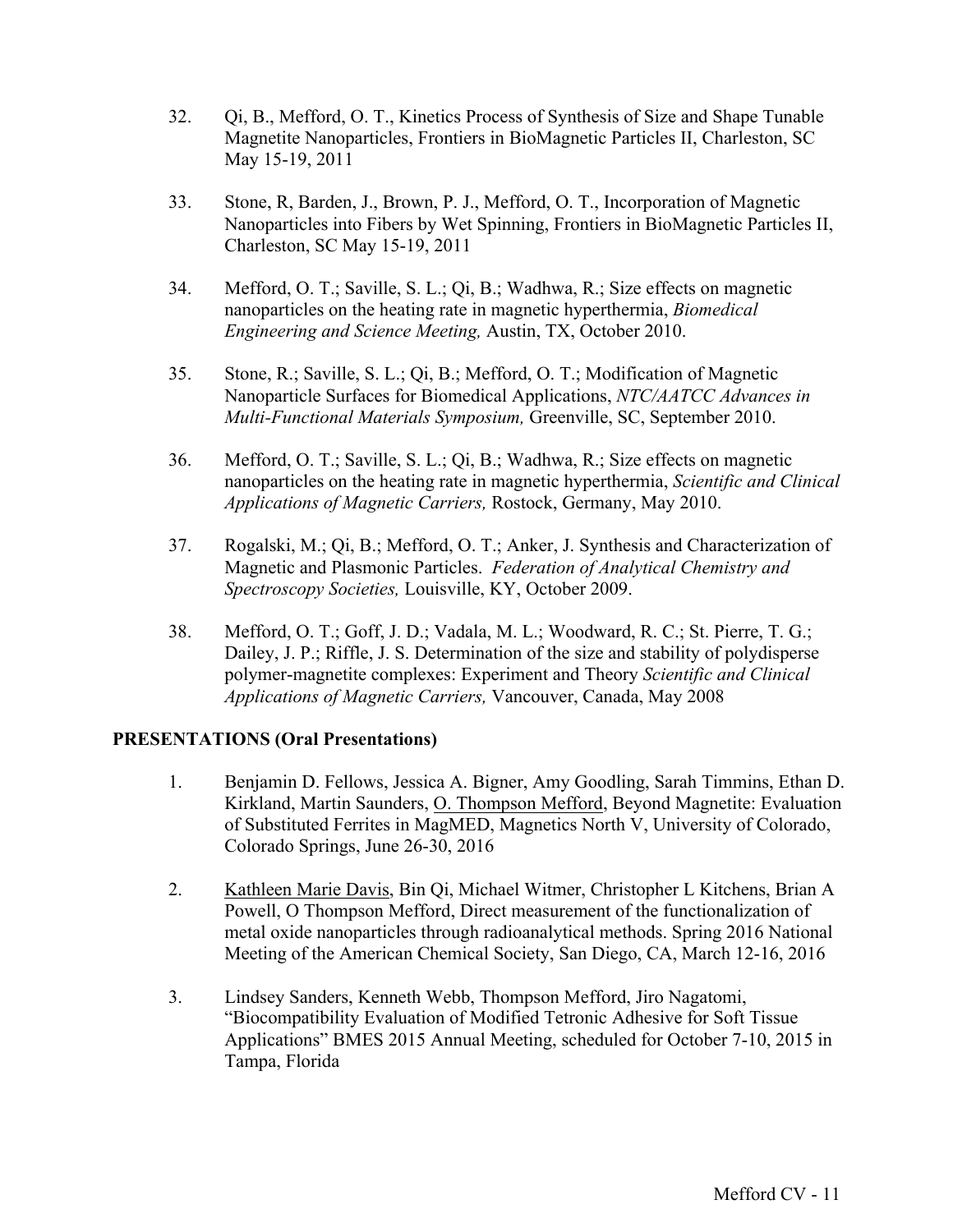- 4. Mefford, O. T. Integrated approach for the fabrication of multifunctional metal and metal oxide nanoparticles, Frontiers in Biomagnetic Particles, Telluride, CO, June 23-25, 2015
- 5. Ye, L., Pearson, T., Cordeau, Y., Mefford, O. T., Crawford, T. M., Monitoring nanoparticle self-assembly dynamics in extreme magnetic field gradients. 10th International Conference on the Scientific and Clinical Applications of Magnetic Carriers, Dresden, Germany June 10-14, 2014
- 6. Mefford, O. T. Integrated approach for the fabrication of multifunctional metal and metal oxide nanoparticles, Center for Integration of Nanotechnology (CINT), Sandia National Laboratory, Albuquerque, NM, May 28, 2014.
- 7. Mehrdad Bokharaei, Silvio Dutz, Thompson Mefford, Roland Stone, Urs O. Häfeli Production of monosized magnetic microspheres by microfluidic flow focusing. International Workshop on Magnetic Particle Imaging, March 27-29, 2014 in Berlin, Germany
- 8. Erin T. Partlan, Mengfei Li, Anna M. Crumbley, Connor R. Bilchak, O. Thompson Mefford, Tanju Karanfil, and David A. Ladner, Interactions of Super-Fine Powdered Activated Carbon and Graphene Adsorbents with Microfiltration and Ultrafiltration Membranes, 2013 Water Quality Technology Conference and Exposition (WQTC), November 3-7, 2013.
- 9. Mefford, O. T., Kitchens, C. L., Lessons Learned from Teaching an Introductory Nanotechnology Course to Undergraduates, Sustainable Nanotechnology Organization (SNO) 2013 Conference, Santa Barbara, CA, November 3-5, 2013.
- 10. Mefford, O. T., The effect of magnetically induced colloidal arrangements on the biomedical applications of magnetite. Frontiers in BioMagnetic Particles III, Telluride, CO, June 2-4, 2013.
- 11. Mefford, O. T., Saville, S.L. The effect of linear chain formation on MRI contrast enhancement. AICHE National Meeting, Pittsburg, PA, October 28-November 2, 2012.
- 12. Mefford, O. T., Kitchens, C., Green tire panel, LANXESS Mobility Day, Charlotte, NC, September 18, 2012.
- 13. Mefford, O. T., Saville, S. L., Qi, B., Lawton, T. The role of collective magnetic nanoparticle interactions in magnetic hyperthermia and MRI contrast agents.86<sup>th</sup> ACS Colloid and Surface Science Symposium, John Hopkins University, June 10- 13, 2012.
- 14. Saville, S., Tokarev, A., Qi, B., Woodward, R., St. Pierre, T., Mefford, O. T., The effect of linear chain formation on MRI contrast enhancement,  $9<sup>th</sup>$  International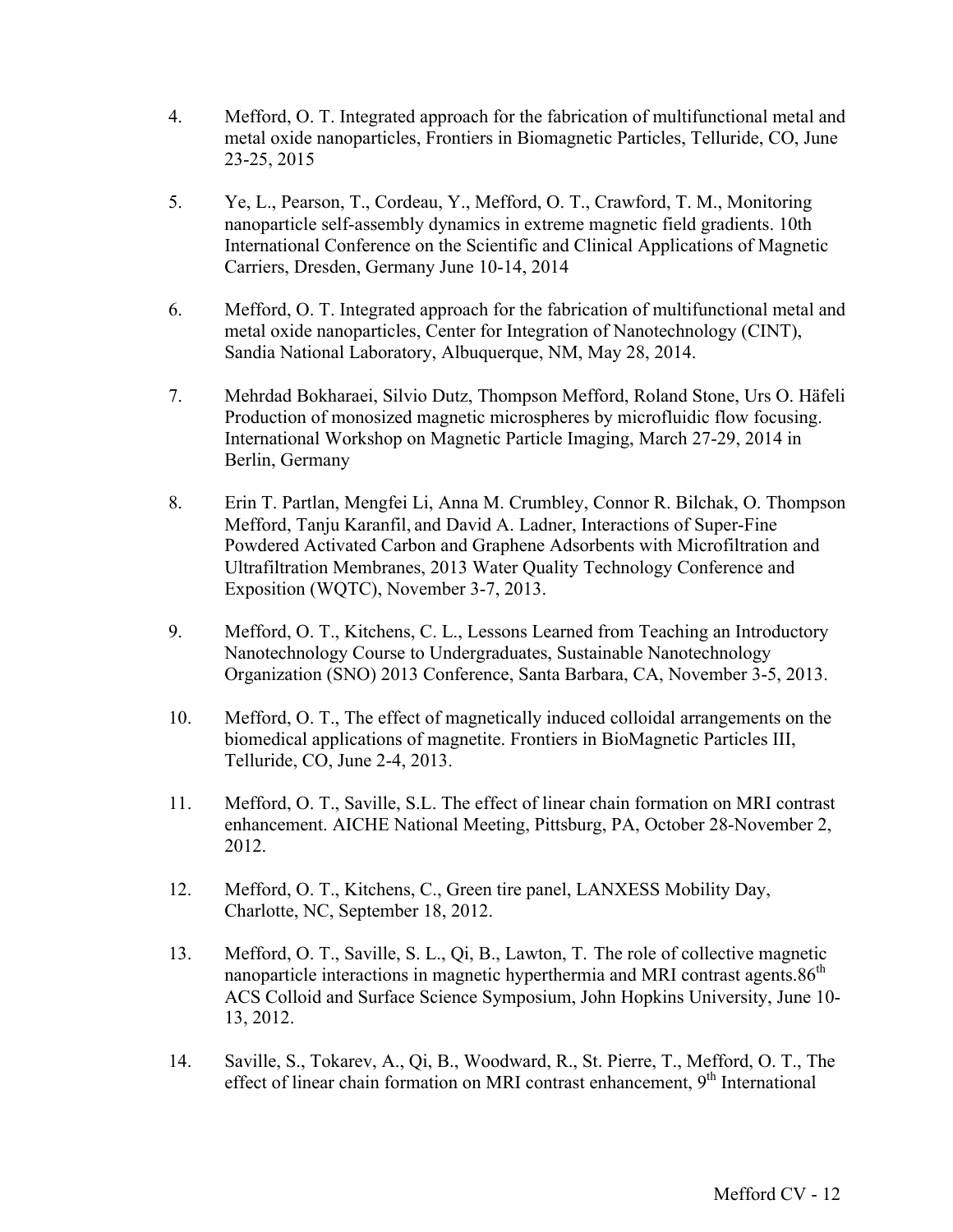Conference on the Scientific and Clinical Applications of Magnetic Carriers, May 22-26, 2012

- 15. Stone, R., Bin Qi, Mefford, O. T., Synthesis of Heterobifunctional Poly(ethylene oxide) and Modification of Magnetic Nanoparticles for both Imaging and Therapy, MRS Spring Meeting, April 9-13, 2012
- 16. Saville, S. L., Mefford, O. T. The Effect of Particle and Ligand Size on MRI Contrast Enhancement Agents. Frontiers in BioMagnetic Particles II, Charleston, SC May 15-19, 2011
- 17. Qi, B.; Mefford, O. T. Kinetic processes in the synthesis of size tunable magnetite nanoparticles for biomedical applications. Fall 2010 National Meeting of the American Chemical Society, Boston, MA, August 22-26, 2010
- 18. Saville, S. L.; House, M., Qi, B.; Mefford, O. T. Use of magnetite nanoparticles for various therapeutic applications. Fall 2010 National Meeting of the American Chemical Society, Boston, MA, August 22-26, 2010

### **PRESENTATIONS (Invited Talks)**

- 1. Mefford, O.T., Evaluation of Substituted Ferrites in Magnetically Modulated Energy Delivery (MagMED) via SAXS, The 68th Southeastern Regional Meeting of the American Chemical Society Oct 23-26, 2016, Columbia, SC
- 2. Mefford, O.T., "Integrated approach for the fabrication of multifunctional metal and metal oxide nanoparticles." Magnetically stimulated soft materials meeting. University of Georgia, Athens, GA, May 11-12, 2015
- 3. Mefford, O.T., "Integrated approach for the fabrication of multifunctional metal and metal oxide nanoparticles." Macromolecules and Interfaces Institute, Virginia Tech, March 31, 2015
- 4. Mefford, O.T., "Integrated approach for the fabrication of multifunctional metal and metal oxide nanoparticles."Department of Macromolecular Science and Engineering, Case Western Reserve University, February 6, 2015
- 5. Mefford, O.T., "Synthesis of a polymer-magnetic particle platform for "tailored" multimodal materials for imaging and treatment" 2014 AIChE Annual Meeting, Atlanta, GA November 16-21, 2014
- 6. Mefford, O. T. "Integrated approach for the fabrication of multifunctional metal and metal oxide nanoparticles", 81st Annual Meeting of the APS Southeastern Section, Columbia, SC, November 12-15, 2014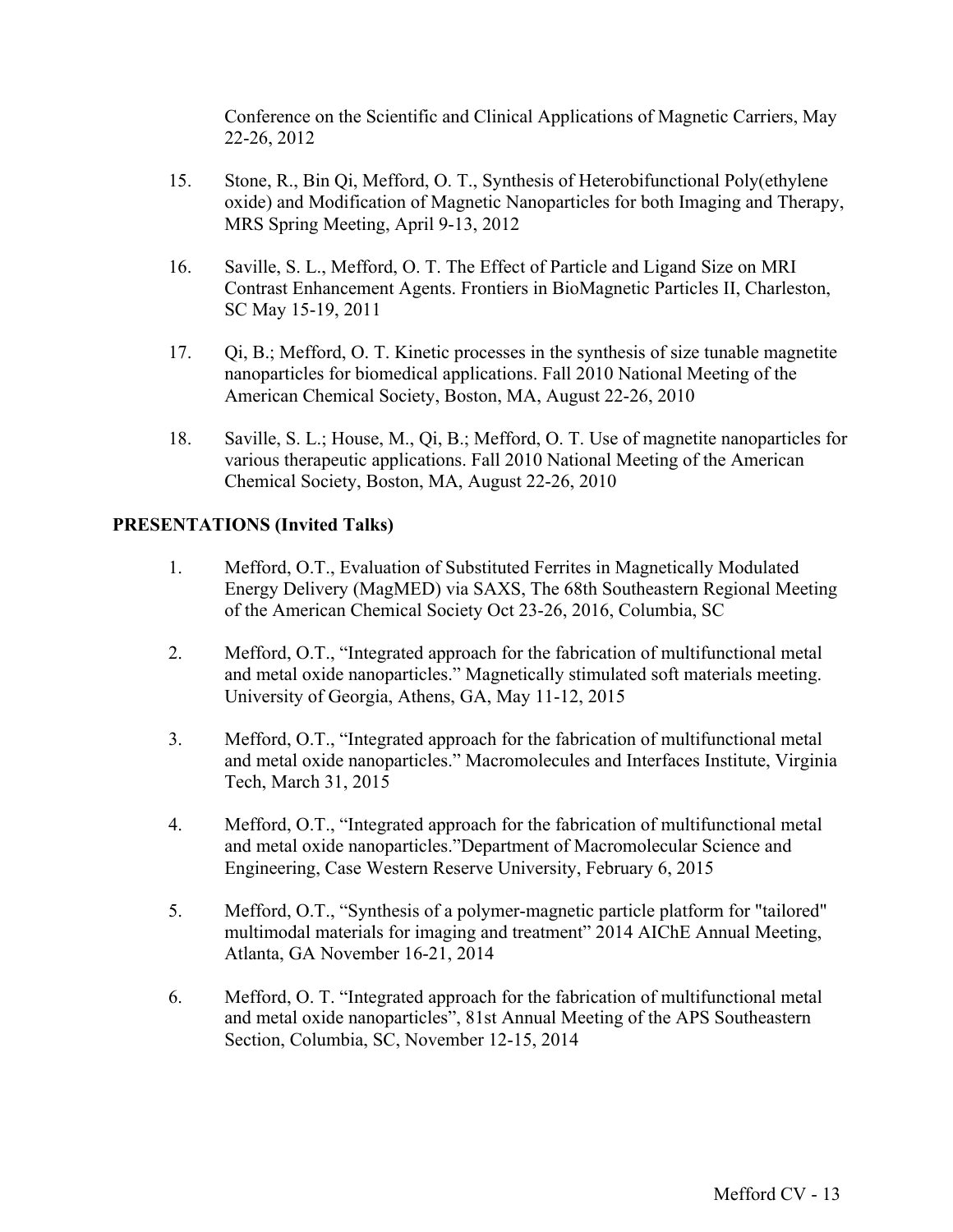- 7. Mefford, O. T. "Multifunctional metal and metal oxide nanoparticles: particle synthesis, heterobifunctional polymers, interface design, and biomedical applications." Department of Materials Science and Engineering, North Carolina State University, November 1, 2013.
- 8. Mefford, O. T. "Surface coatings for colloidal stability in high ionic strength solutions and elevated temperatures." *Ceramic, Composite and Optical Materials Center, Spring 2013 Industrial Advisory Board Meeting,* Clemson University, Clemson, SC, September 19, 2013.
- 9. Mefford, O. T. "Multifunctional metal and metal oxide nanoparticles: particle synthesis, heterobifunctional polymers, interface design, and biomedical applications." Western Carolina Chapter of the American Chemical Society, Clemson, SC, February 5, 2013.
- 10. Mefford, O. T. "Integrated approach for the fabrication of multifunctional metal and metal oxide nanoparticles", Colorado IEEE Magnetics Society, University of Colorado – Colorado Spring, Colorado Springs, CO, January 24, 2013.
- 11. Mefford, O. T. "Integrated approach for the fabrication of multifunctional metal and metal oxide nanoparticles", Colorado IEEE Magnetics Society, University of Colorado, Boulder, CO, January 24, 2013.
- 12. Mefford, O. T. "Integrated approach for the fabrication of multifunctional metal and metal oxide nanoparticles: particle formation, heterobifunctional polymers, interface design, and biomedical applications", Department of Material Science and Engineering, University of Florida, September 26, 2012.
- 13. Mefford, O. T. "Homebrewing: A Chemist Prospective", AICHE Regional Conference, Clemson University, May 31, 2012.
- 14. Mefford, O. T. "Synthesis and functionalization of iron oxide nanomaterials for biomedical applications", Department of Material Science and Engineering, University of Florida, December 2, 2011.
- 15. Mefford, O. T. "Synthesis and functionalization of iron oxide nanomaterials for biomedical applications", Department of Physics and Astronomy, University of South Carolina, November 10, 2011
- 16. Mefford, O. T. "Synthesis and functionalization of iron oxide nanomaterials for biomedical applications", Department of Chemical Engineering, University of Alabama, October 13, 2011.
- 17. Mefford, O. T. "Magnetic Nanocomposites"*, Ceramic, Composite and Optical Materials Center, Spring 2011 Industrial Advisory Board Meeting,* Rutgers University, New Brunswick, NJ, April 2011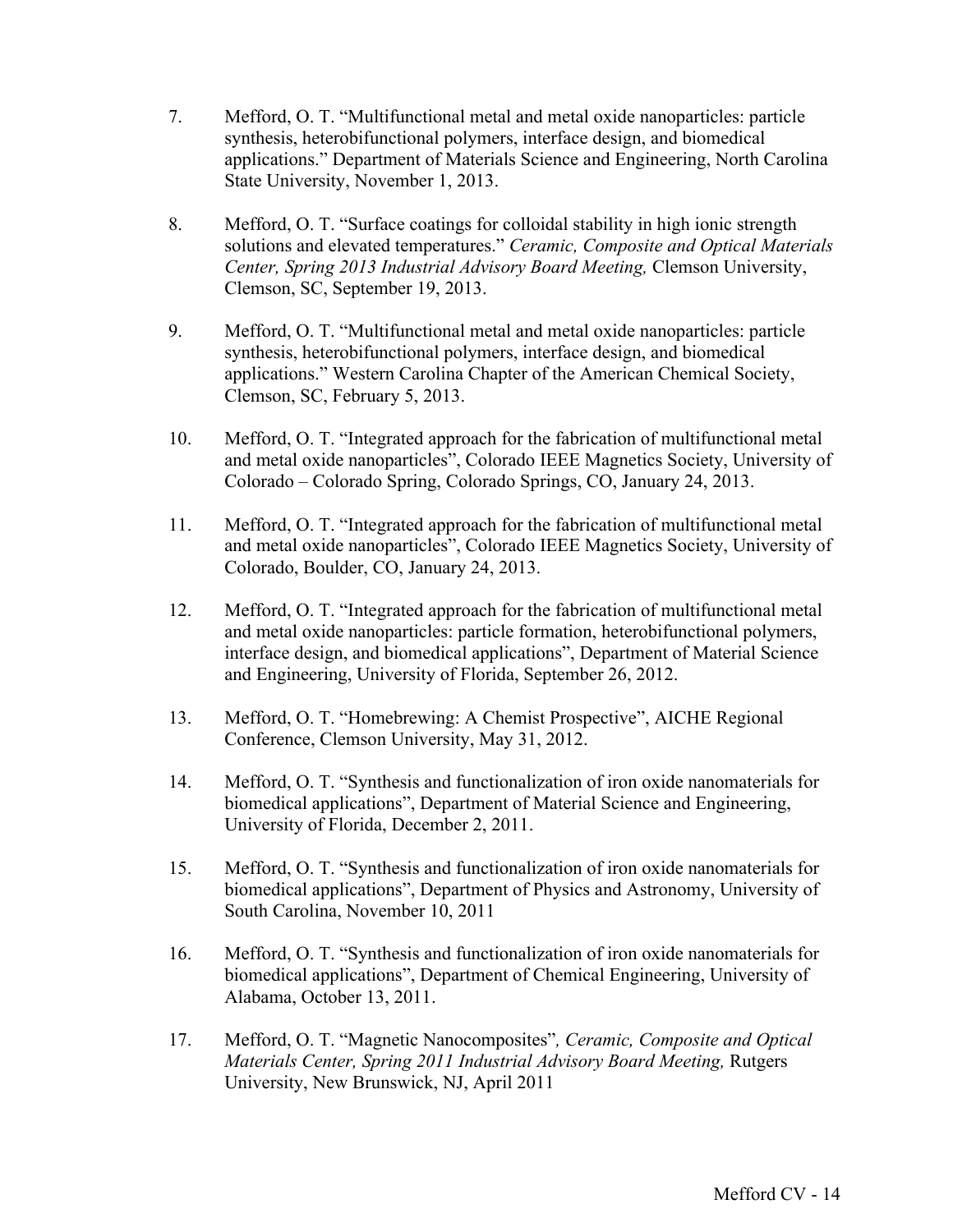- 18. Mefford, O. T. "Magnetic Fibers and Beyond" *AATCC 2011 International Conference,* Charleston, SC, March 2011
- 19. Mefford, O. T. "Polymer-Magnetite Nanoparticle Complexes and Constructs: Platform for Imaging, Detection, and Therapy" *Appalachian State Department of Chemistry,* Boone, NC, November 2010.
- 20. Mefford, O. T. "Polymer-Magnetite Nanoparticle Complexes and Constructs: Platform for Imaging, Detection, and Therapy" *NTC/AATCC Advances in Multi-Functional Materials Symposium,* Greenville, SC, September 2010.
- 21. Mefford, O. T. "Controlled Surface Functionalization of Iron-Oxide Nanoparticles" Seminar Speaker, NASA Glenn Research Center, March 2010
- 22. Mefford, O. T. "Controlled Surface Functionalization of Iron-Oxide Nanoparticles" New Analytical Techniques for Nanotechnology Workshop, AMRL, Anderson, SC September 2009
- 23. Mefford, O. T. "Controlled Surface Functionalization of Iron-Oxide Nanoparticles" Division of Metallurgy, National Institute for Standards and Testing, August 2009
- 24. Mefford, O. T. "Synthesis and surface modification of metal oxide nanostructures" Department of Chemical Engineering, Clemson University, March 2009
- 25. Mefford, O. T. "Synthesis and surface modification of magnetic nanostructures" Department of Chemistry, Clemson University, February 2009
- 26. Mefford, O. T. "Synthesis and surface modification of magnetic nanostructures" Greenville Professional Chapter, ASM international, February 2009.

## **HONORS AND AWARDS**

Clemson University College of Engineering and Science Murray Stokey Award for Engineering Education 2015-2016

Clemson University College of Engineering and Science Young Alumni Award 2015 Phi Psi (MSE honor fraternity) – Teacher of the Year 2012, 2015, 2016, and 2017

Clemson University National Scholars – Award of Distinction 2012

Clemson University College of Engineering and Science Collaboration Award 2010-2011 Virginia Tech Graduate Man of the Year 2007

National Science Foundation Integrated Graduate Education Research Training (IGERT) Fellowship

National Science Foundation Graduate Fellowship - Honorable Mention

## **EXTERNAL SPONSORED RESEARCH**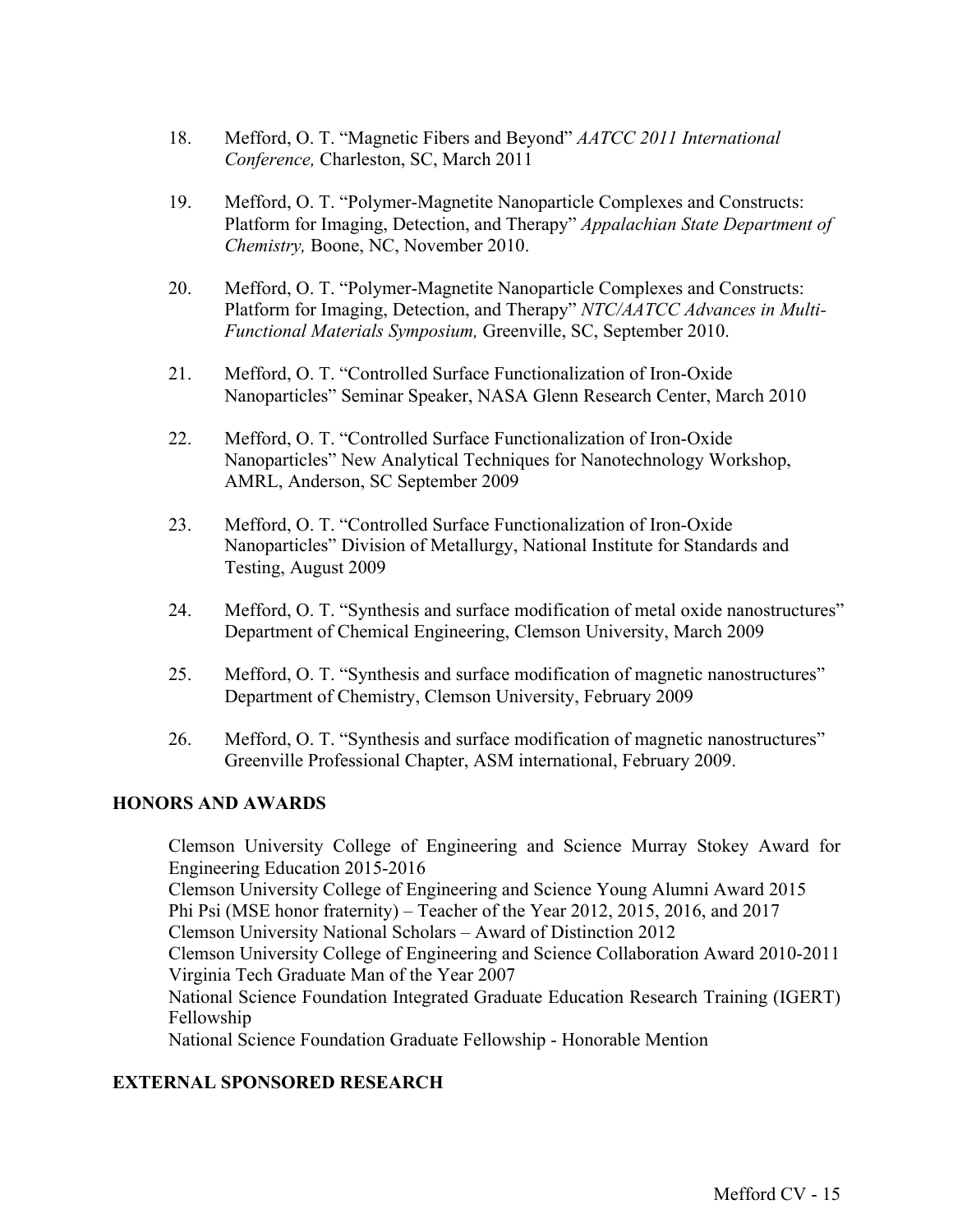- a. Workgroup for the Characterization and Control of Magnetic Carriers, SC EPSCoR, Co-PI, \$45,000 (\$22,500), (2009)
- b. Preparation of a Graphitic Carbon Foam Current Collector for Rechargeable Battery Applications, Michigan Technology University (via DOE), PI, \$21,345 (\$17,076), (2008-2009)
- c. Magnetically Modulated Porous Membranes for Filtration of Bioreactor Effluent During Long Space Missions, SC Space Grant Consortium, PI \$16,000 (\$16,000), (2009)
- d. Crosslinking of Magnetic Nanoparticles for Use in Filtration Membranes Fellowship for Steven Saville, SC Space Grant Consortium, PI \$10,000 (\$10,000), (2009-2010)
- e. Frontiers in the Characterization and Control of Magnetic Carriers, SC EPSCoR, PI, \$7,500 (\$3,750), (2009)
- f. Investigations of the Size Effects on the Relaxation Rates of Polymer Coated Magnetic Nanoparticles for Hyperthermia, NSF, PI, \$290,000 (\$290,000), (2009- 2012)
- g. Macromolecule-Magnetite Nanocomposites for Long Space Flight Missions, SC Space Grant Consortium, PI \$30,000 (\$30,000), (2009-2010)
- h. Magnetically Modulated Porous Membranes to Meet NASA Objectives for Filtration, Insulation, and Vibrational Damping, SC Space Grant Consortium, PI \$16,000 (\$16,000), (2010)
- i. Symposium Bioactive Polymers and Polymer Surfaces, NSF, PI \$4,000 (\$4,000), (2010)
- j. Feasible Fiber-Nanoparticle Systems for Commercial Applications, NTC, PI \$59,331 (\$44,498.25) (2010-2011)
- k. Evaluation of nanoparticle behavior during transitions from engineered to natural systems, NSF, PI \$525,000 (\$178,500) (2010-2014)
- l. REU Site: Interfaces and Surfaces: Exploring and Experiencing Science (I SEE Science), Co-PI \$296,163 (\$7,996) (2011-2014)
- m. REU Site: Advanced Functional Membranes, NSF, Co-PI \$287,880 (\$14,394) (2011-2014)
- n. Symposium Frontiers in BioMagnetic Particles, NSF, PI \$3,000 (\$3,000), (2011)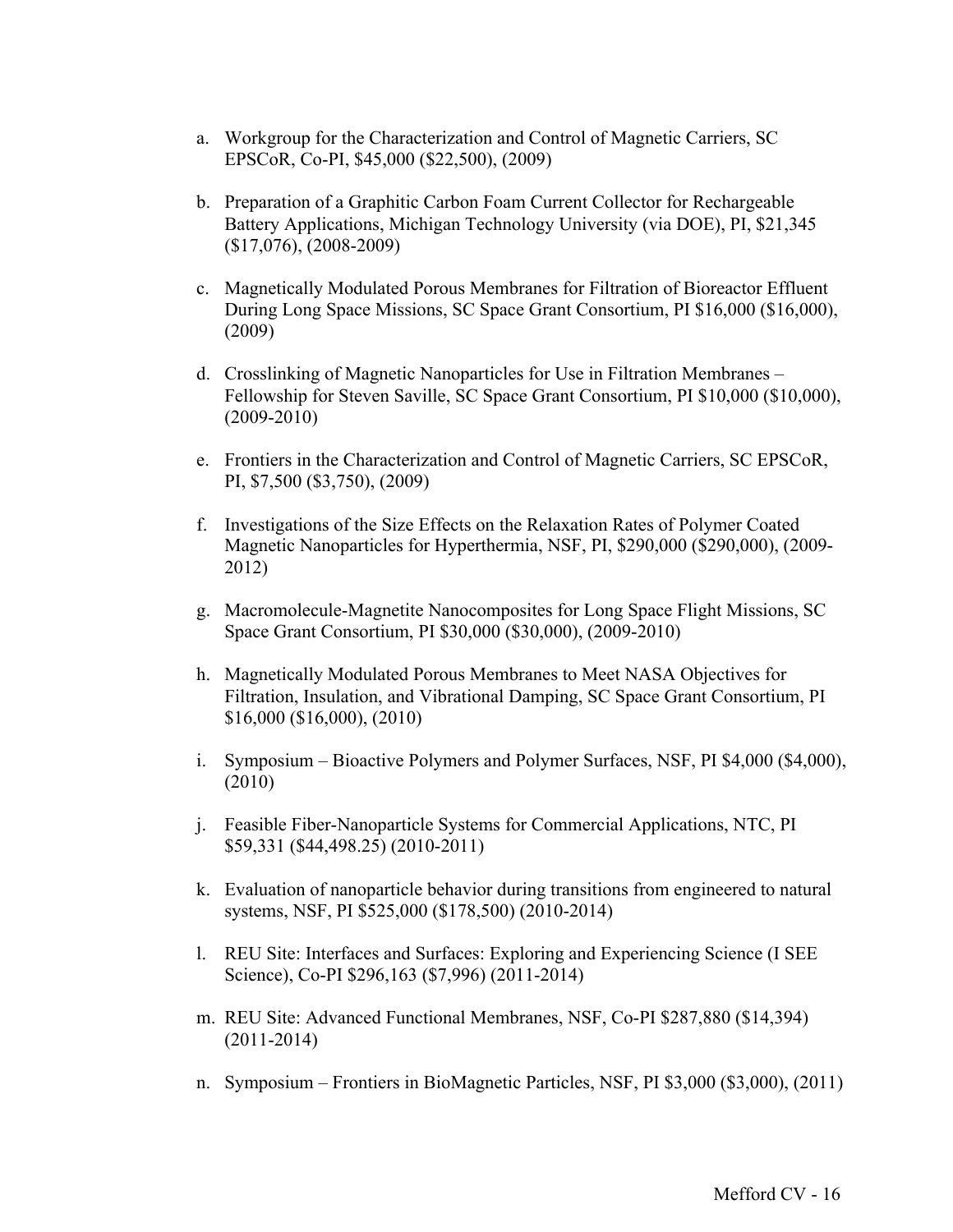- o. Nanostructured Surfaces and Surface Coatings for Magnetically Modulated Separations and Solar Arrays, SC Space Grant Consortium, PI \$21,200 (\$21,200), (2011)
- p. Pattern Transfer Nanomanufacturing with Magnetically-Recorded Nanotemplates, NSF, PI \$224,000, (\$224,000), (2011)
- q. Collaborative Research: Pattern Transfer Nanomanufacturing with Magnetically-Recorded Nanotemplates – REU Supplemental, NSF, PI \$6,000, (\$6,000), (2012)
- r. Nanostructured Surfaces and Surface Coatings for Solar Arrays, SC Space Grant Consortium, PI \$18,000 (\$13,500), (2012)
- s. Coupling Small-particle Adsorbents with Membranes for Trace-containment Removal in Water Treatment, NSF, Co-PI, \$325,285, (\$65,057)
- t. Travel Scholarships for Frontiers in BioMagnetic Particles 2013, NSF, PI \$4,000, (\$2,000), (2012-2013)
- u. Enhanced Nitrogen Use Efficiency through a Protein Byproduct Delivery Mechanism, The Virtual Fertilizer Research Center (VFRC), Co-PI \$370,552 (\$55,582), (2012-2014)
- v. Travel Scholarships for Frontiers in BioMagnetic Particles 2013, NIH, Co-PI \$6,000, (\$3,000), (2012-2013)
- w. Travel Scholarships for Frontiers in BioMagnetic Particles 2015, NIH, Co-PI \$6,000, (\$3,000), (2015-2016)
- x. Travel Scholarships for Frontiers in BioMagnetic Particles 2015, NSF, PI \$4,000, (\$2,000), (2015-2016)
- y. REU Site: Interfaces and Surfaces, NSF, Co-PI \$330,000, (\$10,890), (2015-2018)
- z. Collaborative Research: I/UCRC for the Ceramic, Composite and Optical Materials Center, NSF, Co-PI \$325,000, (\$81,250), (2015-2020)
- aa. South Carolina Materials Assembly and Design (SC MADe), NSF thru USC, Co-Investigator, \$5,929,989, (\$59,300), (2017-2022)

### **GRADUATE STUDENT ADVISING**

### **Current Graduate Advising**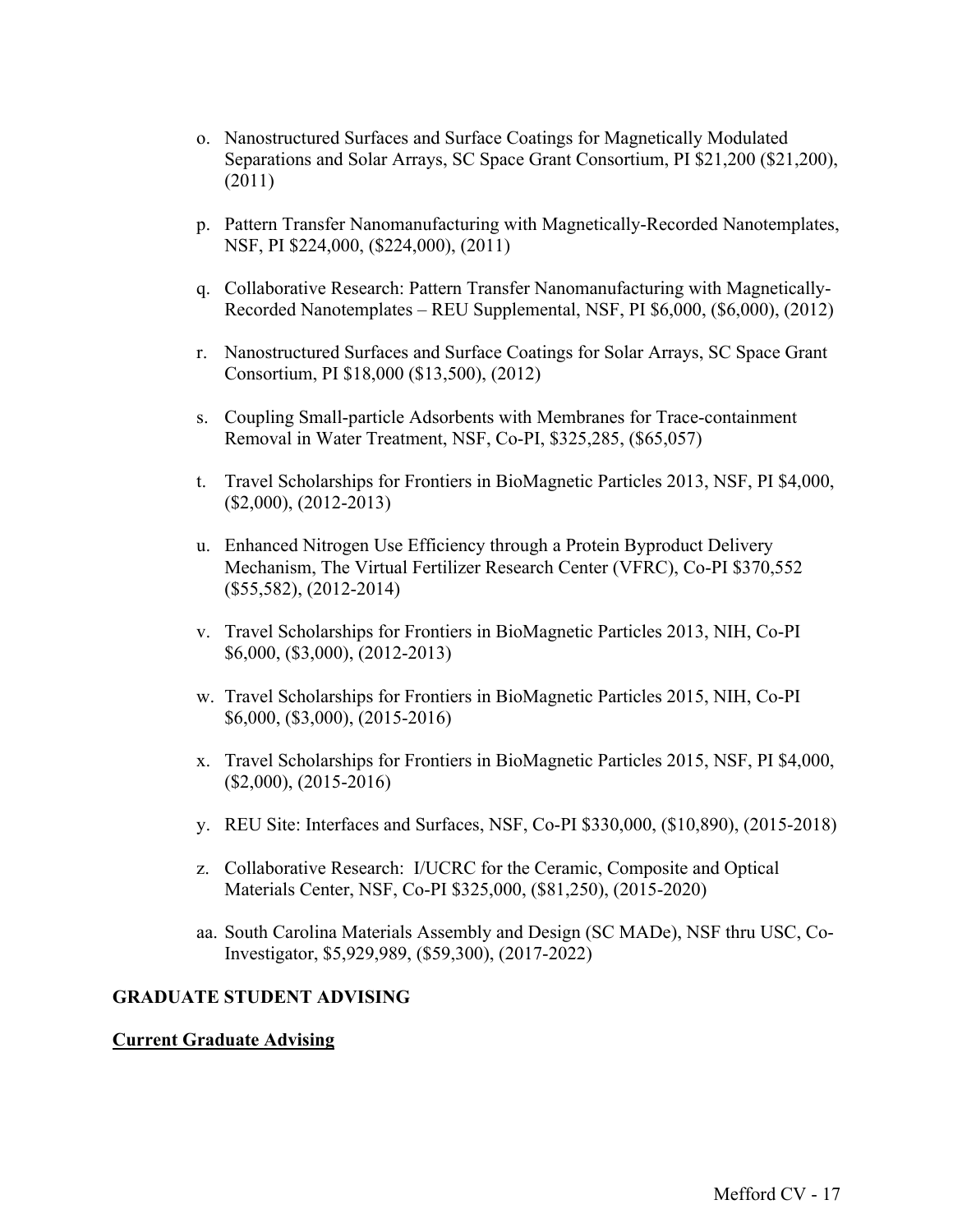Benjamin Fellows (PhD), "Multifunctional magnetic nanoparticles for imaging and therapy", (August 2018)

Zichun (Tony) Yan (PhD), "Synthesis of star-polymers with controlled LCST properties", (May 2020) Daniel Turner (PhD), "Molecular diffusion in semi-crystalline polymers" (May 2021)

Clayton Culbreath (PhD), "Quantification of processing parameters in additive manufacturing for bioreabsorbable applications" (May 2021)

### **Former Graduate Advising**

Dan D'Dunger (MS), "Ligand exchange rates of anthropogenic and naturally occurring on engineered nanoparticles." (Graduated August 2012)

Steven Saville (PhD), "Synthesis and Characterization of PEO based polymers for functionalization of metal oxide nanoparticles", (May 2013)

Bin Qi (PhD), "Synthesis and Characterization of Metal/Metal-Oxide Nanoparticles", (August 2013)

Roland Stone (PhD), "Synthesis and Characterization of PEO for nanoparticle surface functionality", (December 2013)

Akeem Cruickshank (MS), "Fabrication and Characterization of Magnetic Nanoparticle Composite Membranes", (December 2014) – Co-advised with Dr. Molly Kennedy

Nestor Gonzalaz (PhD), "Subcritical Anisotropic Etching of Silicon", (May 2015)

Kathleen Davis (PhD), "Ligand exchange on metal oxide surfaces", (August 2017)

## **TEACHING**

### **Courses Taught**

HON 206, Introduction to Nanotechnology, F10, S12, S13, S14, S16, S17 CME 241, Metrics Laboratory, F08, S09, S10, F10, S11 MSE 319, Materials Processing I, F11, F13, F14, F15, F16 MSE 415/H415/615, Introduction to Polymer Science and Engineering, F11, F12, F14, F15, F16 MSE 455, Polymer and Fiber Lab, F11, F12, F13, F14, F15, F16 MSE 490, Creative Inquiry, F11, S12, F12, S13, F13, S14, F14, S15, F15, S16, F16, S17 MSE 491, Senior Research, F09, S10, F10, S11, F11 MSE 3000/8000/8010, Graduate Seminar F15, S15 PFC 840, Analytical Methods, S10, S11, S12, S13, S14